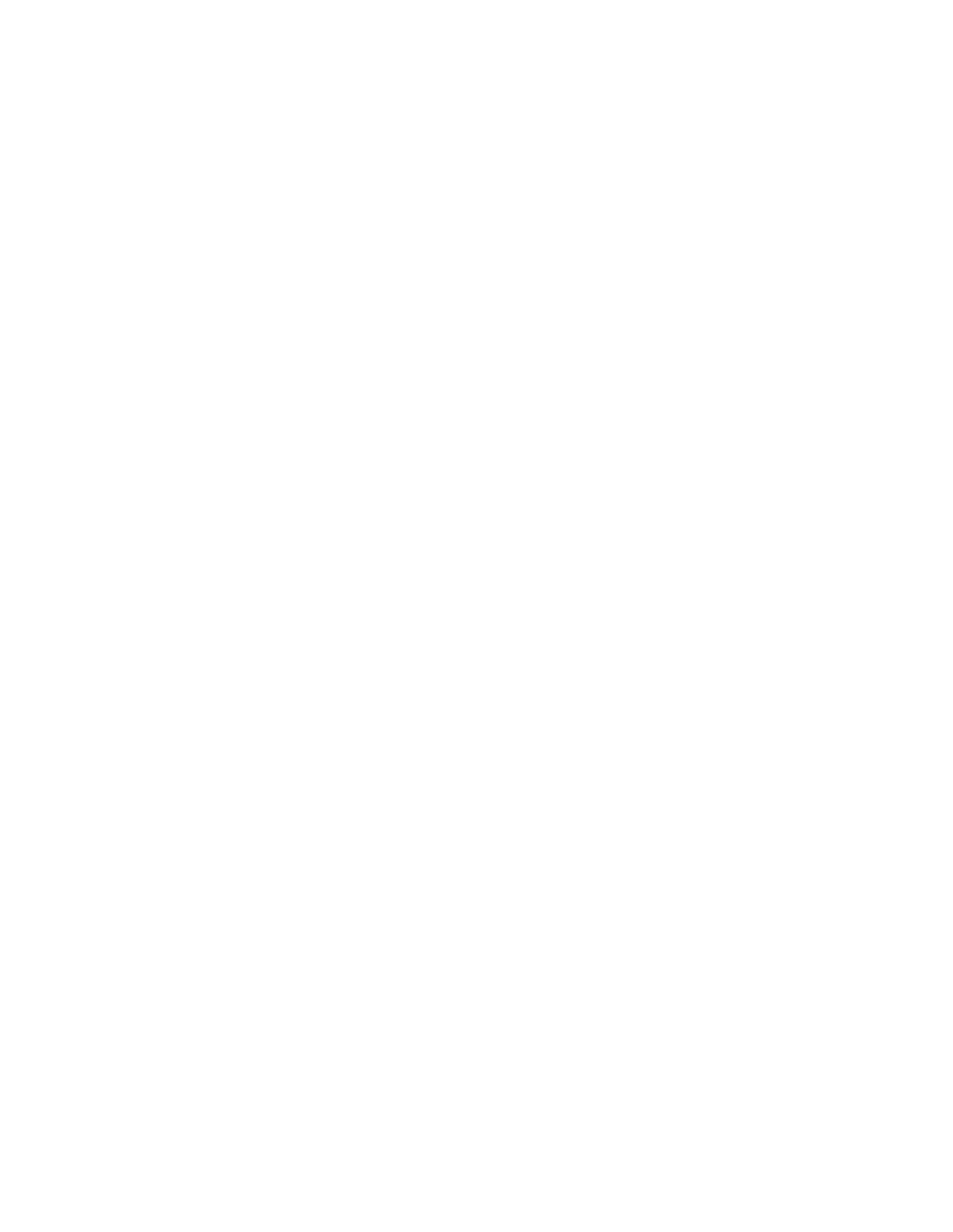## Contents

| Chapter 1. Introduction                                                        | 5              |
|--------------------------------------------------------------------------------|----------------|
| Chapter 2. Preliminaries                                                       | $\overline{7}$ |
| Weak Homotopy Equivalences                                                     | 7              |
| 2.<br>Quasifibrations                                                          | 8              |
| 3.<br>The Dold-Thom Theorem                                                    | 9              |
| Inverse Limits of Topological Spaces<br>4.                                     | 11             |
| Chapter 3. The Results of McCord                                               | 15             |
| Chapter 4. Inverse Limits of Finite Topological Spaces: An Extension of McCord | 23             |
| Chapter 5. Conclusion: Symmetric Products of Finite Topological Spaces         | 29             |
| Bibliography                                                                   | 31             |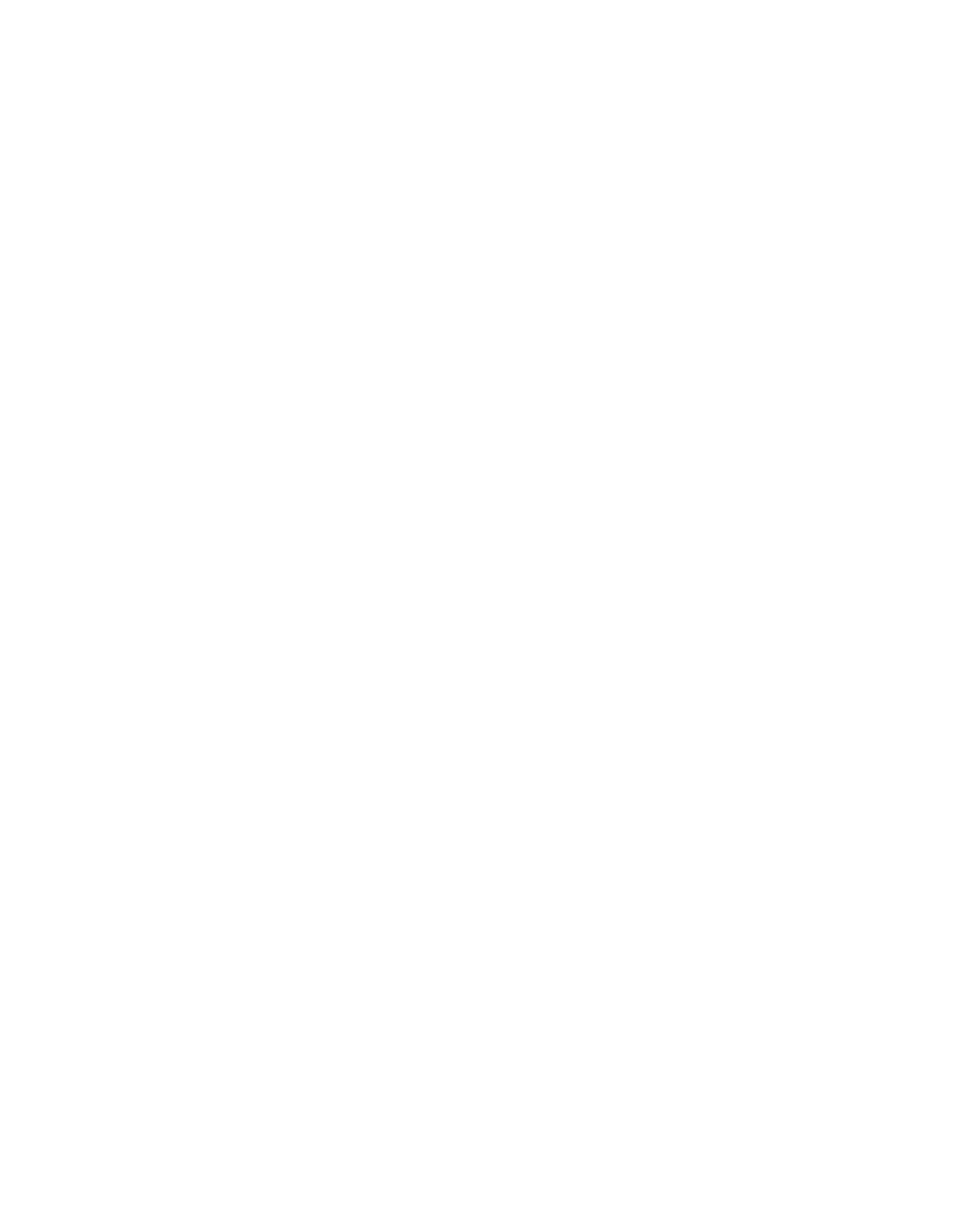## Introduction

In writing about finite topological spaces, one feels the need, as McCord did in his paper "Singular Homology Groups and Homotopy Groups of Finite Topological Spaces" [8], to begin with something of a disclaimer, a repudiation of a possible initial fear. What might occur as the homotopy groups of a topological space with only finitely many points? The naive answer would be to assume that these groups must be trivial. This is based, however, on a mistaken intuition, namely that a finite space is endowed with the discrete topology (as it would be, for example, if it were a finite subset of Euclidean space with the subspace topology). Upon a moment's further reflection, however, it is apparent that this is by no means necessarily the case, and there could be many nontrivial continuous maps into finite spaces with more interesting topologies. Indeed, the main theorem of McCord's paper provides a correspondence up to weak homotopy equivalence between finite topological spaces and finite simplicial complexes, proving that these two classes of spaces exhibit precisely the same homotopy groups.

The goal of this paper is to provide a thorough explication of McCord's results and prove a new extension of his main theorem. More specifically, Chapter Two contains the preliminary material on homotopy theory, beginning with a discussion of weak homotopy equivalence and the related notion of quasifibration. It also includes a sketch of the proof of the Dold-Thom theorem, perhaps the most remarkable application of quasifibrations, and it concludes with a brief introduction to inverse limits of topological spaces, the main ingredient in the generalization of McCord's theorem presented in Chapter Four.

McCord's paper is discussed in detail in Chapter Three. This chapter begins by establishing an equivalence between transitive, reflexive relations on a set and topologies under which the set is an A-space (that is, under which arbitrary intersections of open sets are open). This correspondence is used to prove that there is a natural association of a simplicial complex  $\mathcal{K}(X)$ to each  $T_0$  A-space X and a weak homotopy equivalence  $|\mathcal{K}(X)| \to X$ . With the help of one additional theorem, this implies that every finite topological space is weakly homotopy equivalent to a finite simplicial complex. Finally, by imposing a partial order on the set of barycenters of simplices of a simplicial complex, the same ideas are used to prove, conversely, that every finite simplicial complex is weakly homotopy equivalent to a finite topological space.

In Chapter Four, we prove that every finite simplicial complex is homotopy equivalent to an inverse limit of finite topological spaces, a generalization of McCord's theorem. The idea of the proof is to associate a sequence of progressively better finite approximations to a simplicial complex  $K$ ; the first finite approximation is the space appearing in McCord's correspondence, while the rest are finite spaces with a strictly greater number of points but which retain the property of weak homotopy equivalence to  $K$ . By visualizing points in the inverse limit as convergent sequences of points in  $K$ , we obtain a homeomorphism between the geometric realization of  $K$ and a quotient space of the inverse limit. Finally, we prove that this quotient space is in fact a deformation retract of the entire inverse limit, thereby obtaining the result.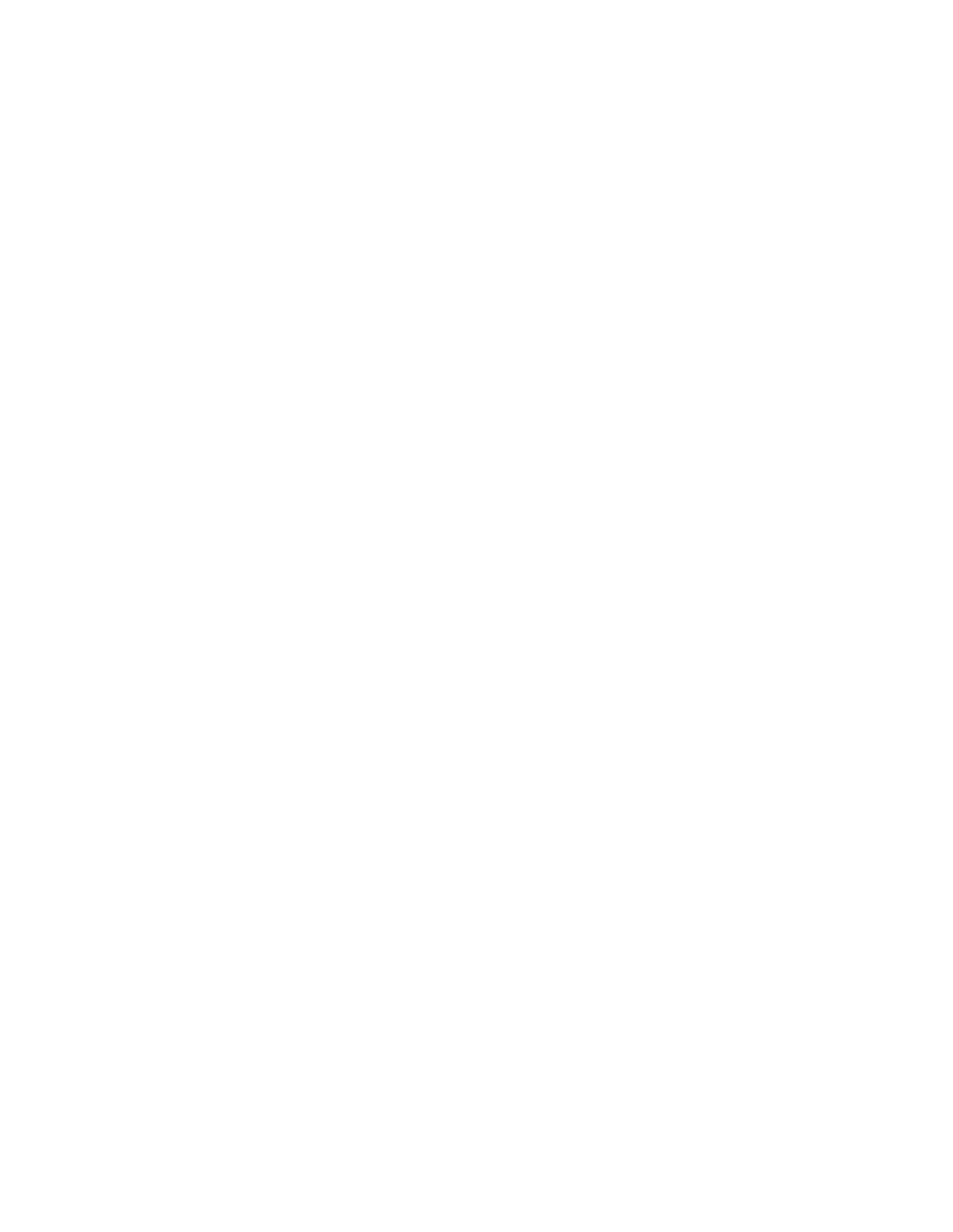## Preliminaries

#### 1. Weak Homotopy Equivalences

#### A map  $f: X \to Y$  is called a **weak homotopy equivalence** if the induced maps

$$
f_* : \pi_n(X, x_0) \to \pi_n(Y, f(x_0))
$$

are isomorphisms for all  $n \geq 0$  and all basepoints  $x_0 \in X$ . In the case where  $n = 0$ , the term "isomorphism" should be understood as simply "bijection", since there is no natural group structure on the sets  $\pi_0(X, x_0)$  and  $\pi_0(Y, f(x_0))$ , which are the sets of path-components of X and Y respectively.

It should be noted that, as the terminology indicates, every homotopy equivalence is also a weak homotopy equivalence. This is obvious if we take a restricted notion of homotopy equivalence, considering only maps  $f : X \to Y$  for which there exists a map  $g : Y \to X$  and based homotopies  $f \circ g \sim id_Y$  and  $g \circ f \sim id_X$ . For in this case, the existence of these based homotopies together with the functoriality of  $\pi_n$  implies that  $f_* \circ g_* = id$  and  $g_* \circ f_* = id$ , so that f<sup>∗</sup> and g<sup>∗</sup> are inverse isomorphisms. But indeed, even if homotopies are not required to keep basepoints stationary, it is true that a homotopy equivalence is a weak homotopy equivalence. The proof is a straightforward generalization of Proposition 1.18 of [6], in which the statement is proved in the special case of  $\pi_1$ .

The converse, on the other hand, is not true: a weak homotopy equivalence is not necessarily a homotopy equivalence. Indeed, there are weak homotopy equivalences  $X \to Y$  for which there does not exist a weak homotopy equivalence  $Y \to X$ , a phenomenon which is by definition impossible for the stronger notion of homotopy equivalence. One such example comes from the so-called "real line with two origins", the quotient space Y of  $\mathbb{R} \times \{0,1\}$  obtained via the identification  $(x, 0) \sim (x, 1)$  if  $x \neq 0$ . There is a weak homotopy equivalence  $f : S^1 \to Y$ , so in particular Y has nontrivial fundamental group. However, since  $S<sup>1</sup>$  is Hausdorff, any map  $g: Y \to S^1$  must agree on the two origins, and hence g factors through the map  $Y \to \mathbb{R}$  which identifies the two origins. By composing with a contraction of  $\mathbb{R}$  we see that g is nulhomotopic and hence induces the trivial homomorphism on all homotopy groups, so it cannot be a weak homotopy equivalence.

There is one situation, though, in which a weak homotopy equivalence is indeed a homotopy equivalence; namely, Whitehead's theorem states that if  $X$  and  $Y$  are CW complexes and  $f: X \to Y$  is a weak homotopy equivalence, then f is a homotopy equivalence. Nevertheless, most of the weak homotopy equivalences that will be considered in this paper will be maps  $K \to X$  where K is a CW complex and X is a finite topological space, so Whitehead's Theorem will not apply. Such maps will in general not be homotopy equivalences.

Indeed, a map from a CW complex  $K$  into a finite space  $X$  cannot be a homotopy equivalence unless  $K$  is a disjoint union of contractible spaces. To see this, consider first the case where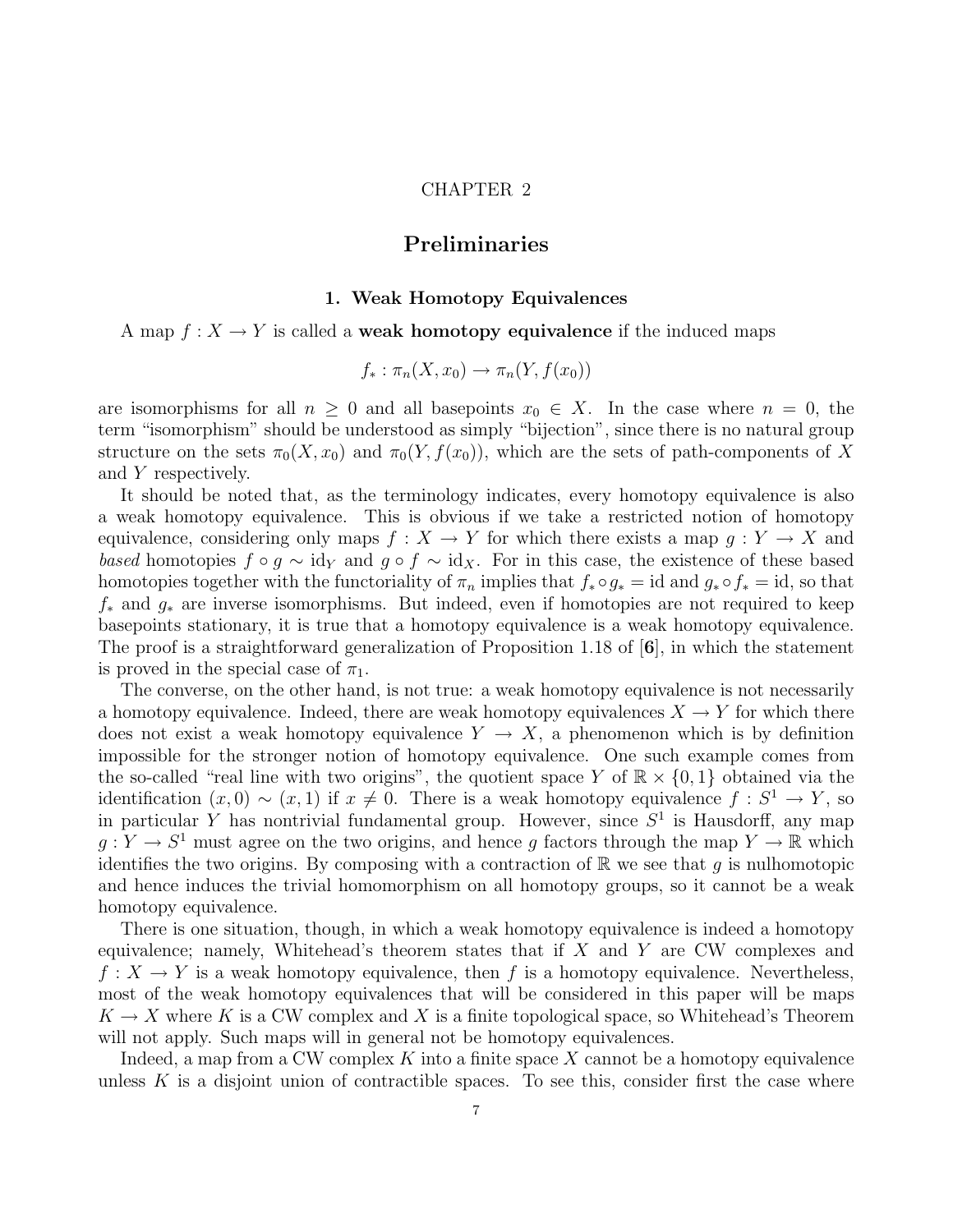K is connected. If a map  $f: K \to X$  is a homotopy equivalence, then there exists an inverse homotopy equivalence  $g: X \to K$ . The image of  $g \circ f$  is a finite, connected subspace of K, and hence is a point. So, since  $g \circ f \sim id_K$ , this homotopy provides a contraction of K. In the general case when  $K$  is not necessarily connected, the same reasoning shows that each connected component of K must be contractible.

#### 2. Quasifibrations

A related notion to that of weak homotopy equivalence is the notion of a quasifibration. A map  $p : E \to B$  over a path-connected base is said to be a **quasifibration** if the induced map

$$
p_* : \pi_n(E, p^{-1}(b), x_0) \to \pi_n(B, b)
$$

is an isomorphism for all  $b \in B$ , all  $x_0 \in p^{-1}(b)$ , and all  $n \ge 0$ .

First, as before, let us verify the logic of the terminology by observing that a fibration is also a quasifibration. Recall that a map  $p : E \to B$  is said to be a **fibration** if for any space X and any homotopy  $g_t: X \to B$  of maps from X into B, if we are given a lift  $\tilde{g}_0: X \to E$  of the first map in the homotopy, then there exists a lift  $\tilde{g}_t : X \to E$  of the entire homotopy which extends  $\tilde{g}_0$ . This condition is sometimes expressed by saying that the map  $p : E \to B$  has the **homotopy lifting property** with respect to all spaces  $X$ , or that the dotted map exists in the following commutative diagram:

$$
X \times \{0\} \xrightarrow{\tilde{g}_0} E
$$
  
\n
$$
\downarrow \searrow \searrow \searrow
$$
  
\n
$$
X \times I \xrightarrow{\tilde{g}_t} B.
$$

The proof that every fibration is a quasifibration uses a slightly different form of the homotopy lifting property. Namely, given a space X and a subspace  $A \subset X$ , a map  $p : E \to B$  is said to have the **relative homotopy lifting property** with respect to the pair  $(X, A)$  if for any homotopy  $g_t: X \to B$  of maps from X into B, if we are given both a lift  $\tilde{g}_0: X \to E$  of the first map in the homotopy and a lift  $\tilde{g}_t : A \to E$  of the entire homotopy over the subspace A, then there exists a lift  $\tilde{g}_t: X \to E$  of the entire homotopy over X extending these. One can show that the homotopy lifting property for cubes  $I<sup>n</sup>$  implies the relative homotopy lifting property for pairs  $(I^n, \partial I^n)$ . In particular, any fibration has the relative homotopy lifting property for such pairs.

To show, now, that any fibration is also a quasifibration, we will begin by verifying surjectivity of  $p_* : \pi_n(E, p^{-1}(b), x_0) \to \pi_n(B, b)$ . Let  $[f] \in \pi_n(B, b)$  be represented by a map  $f : (I^n, \partial I^n) \to$  $(B, b)$ , which we can view as a based homotopy of maps  $I^{n-1} \to B$ . From this perspective, the relative homotopy lifting property for the pair  $(I^{n-1}, \partial I^{n-1})$  says that we can extend any lift of f over the subspace  $J^{n-1} \subset I^n$  (the union of all but one face of the cube) to a lift of f over all of  $I^n$ . In particular, suppose we lift f over  $J^{n-1}$  via the constant map to  $x_0$  and extend this to a lift  $\tilde{f}: I^n \to E$ . Then  $\tilde{f}$  represents a class in  $\pi_n(E, p^{-1}(b), x_0)$  with  $p_*([\tilde{f}]) = [f]$ , so  $p_*$  is indeed surjective. The proof of injectivity is similar, for if  $[f] = [g] \in \pi_n(B, b)$ , then there exists a based homotopy from  $f$  to  $g$ , and we can use the homotopy lifting property again to obtain an appropriate homotopy from f to  $\tilde{q}$ . Therefore,  $p_*$  is an isomorphism, so p is a quasifibration.

One sense in which quasifibrations are related to weak homotopy equivalences is illuminated by the following alternative definition of a quasifibration. Recall that, given an arbitrary map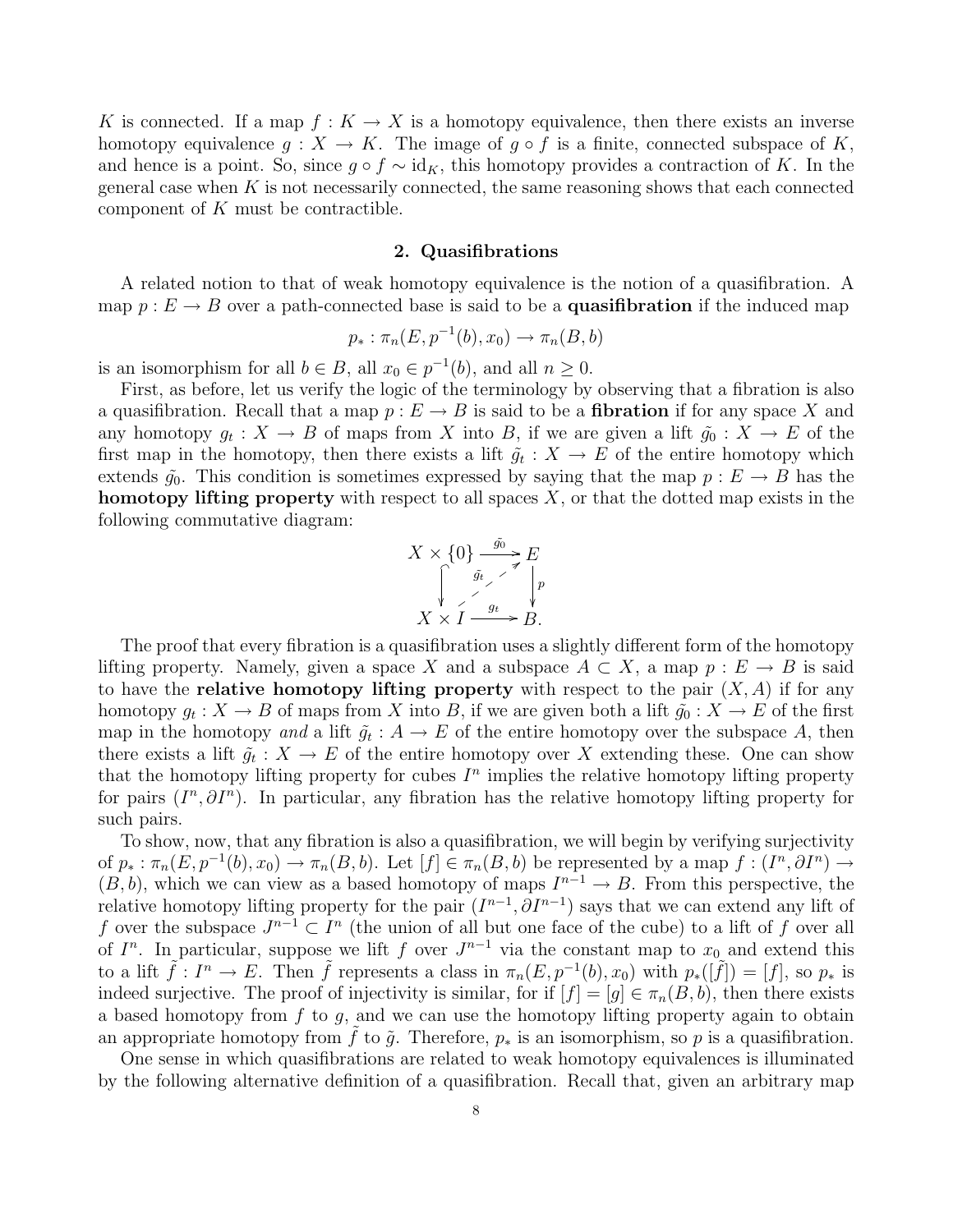$p: E \to B$ , we define  $E_p \subset E \times \text{Map}(I, B)$  as the space of pairs  $(x, \gamma)$ , where  $x \in E$  and  $\gamma: I \to B$  is a path starting at  $p(x)$ . This space is topologized as a subspace of  $E \times \text{Map}(I, B)$ , where Map(I, B) is given the compact-open topology. The projection map  $E_p \to B$  given by  $(x, \gamma) \mapsto \gamma(1)$  is a fibration for any map p, and the fibers  $F_b$  of this map are called the homotopy fibers of p. There is an inclusion of each fiber  $p^{-1}(b)$  into the homotopy fiber  $F_b$  of p over b, given by mapping x to the pair  $(x, \gamma)$  where  $\gamma$  is the constant path at x. An alternative definition of a quasifibration is given by requiring that each of these inclusions  $p^{-1}(b) \hookrightarrow F_b$  be a weak homotopy equivalence.

To see that these two definition are equivalent, notice that since  $F_b \to E_p \to B$  is always a fibration, the map  $p_* : \pi_n(E_p, F_b, x_0) \to \pi_n(B, b)$  is an isomorphism for all  $n \geq 0$ . Therefore, in the following commutative diagram, the left-hand map is an isomorphism if and only if the upper map is an isomorphism:



Now, E is homeomorphic to the subspace of  $E_p$  consisting of pairs  $(x, \gamma)$  where  $\gamma$  is a constant path at x. Moreover, there is a deformation retraction from  $E_p$  to this subspace, given by progressively shrinking the paths  $\gamma$  to their basepoints; in particular,  $E_p$  is homotopy equivalent to E. Therefore, the upper map in the above diagram will be an isomorphism if and only if the inclusion  $p^{-1}(b) \hookrightarrow F_b$  is a weak homotopy equivalence, that is if and only if the alternative definition of a quasifibration is fulfilled. Combining these observations, we see that the alternative definition is fulfilled if and only if the left-hand map in the above diagram is an isomorphism, which is precisely when  $p$  is a quasifibration by our original definition.

#### 3. The Dold-Thom Theorem

A remarkable application of quasifibrations is given in the proof of the Dold-Thom theorem; for this reason, and because it may prove useful in the possible extension of our work discussed in the conclusion, we will state the theorem and sketch its proof here.

Given a space X, there is an action of the symmetric group  $S_n$  on the product  $X^n$  of n copies of X given by permuting the factors. The *n*-fold **symmetric product**  $SP_n(X)$  is defined as the quotient space of  $X^n$  where we factor out this action of  $S_n$ ; thus, it consists of unordered *n*-tuples of points in  $X$ .

If we fix a basepoint  $e \in X$ , we can identify each of the products  $X^n$  with the subspace  $\{(e, x_1, \ldots, x_n) \mid x_i \in X\}$  of  $X^{n+1}$ . We thus obtain an inclusion  $X^n \hookrightarrow X^{n+1}$  for each n, and since equivalent points under the action of  $S_n$  are mapped to equivalent points, this map descends to an inclusion  $SP_n(X) \hookrightarrow SP_{n+1}(X)$ .

The associations  $X \mapsto SP_n(X)$  are functorial. That is, if  $f : X \to Y$  is a basepointpreserving map, there is an induced map  $\tilde{f}: SP_n(X) \to SP_n(Y)$  given by  $[(x_1, \ldots, x_n)] \mapsto$  $[(f(x_1), \ldots, f(x_n))]$ , and these maps satisfy  $(f \circ q) = \tilde{f} \circ \tilde{q}$  and  $i\tilde{d} = id$ . Moreover, a homotopy between two maps  $X \to Y$  induces a homotopy between the corresponding maps  $SP_n(X) \to$  $SP_n(Y)$ , so if X is homotopy equivalent to Y then  $SP_n(X)$  is homotopy equivalent to  $SP_n(Y)$ .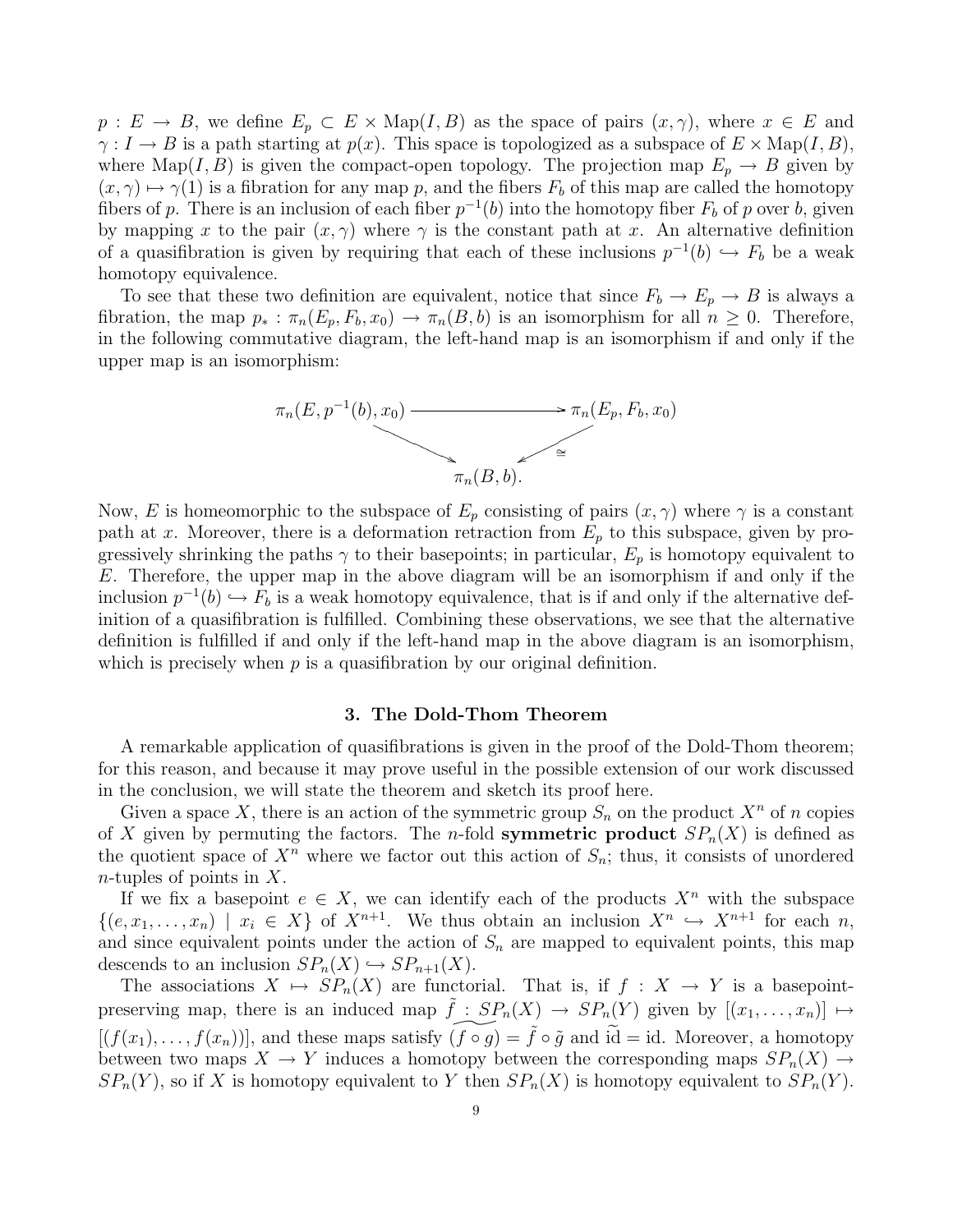The **infinite symmetric product**  $SP(X)$  is defined as the increasing union

$$
SP(X) = \bigcup_{n=1}^{\infty} SP_n(X),
$$

or in other words the direct limit of the system

$$
SP_1(X) \hookrightarrow SP_2(X) \hookrightarrow SP_3(X) \hookrightarrow \cdots,
$$

equipped with the weak (or direct limit) topology, wherein  $U \subset SP(X)$  is open if and only if  $U \cap SP_n(X)$  is open for each  $n \geq 1$ . The association  $X \mapsto SP(X)$  is still functorial; a map  $f: X \to Y$  induces a map  $\tilde{f}: SP_n(X) \to SP_n(Y)$  for each n, and the restriction of each such  $\tilde{f}$  to the subspace  $SP_{n-1}(X) \subset SP_n(X)$  is precisely the map  $\tilde{f}: SP_{n-1}(X) \to SP_{n-1}(Y)$ . Therefore, the maps  $\tilde{f}$  are compatible with the direct systems defining  $SP(X)$  and  $SP(Y)$ , so they induce a continuous map  $\tilde{f}: SP(X) \to SP(Y)$ . For the same reason as above, homotopic maps  $X \to Y$  induce homotopic maps  $SP(X) \to SP(Y)$ .

We are now equipped to state the theorem of Dold and Thom:

THEOREM 2.1 (Dold and Thom). If X is a connected CW complex with basepoint, then  $\pi_n(SP(X)) \cong H_n(X;\mathbb{Z}).$ 

The proof of this result involves showing that the association  $X \mapsto \pi_n(SP(X))$  defines a reduced homology theory on the category of basepointed CW complexes. By the functoriality of the associations  $X \mapsto SP(X)$  and  $SP(X) \mapsto \pi_n(SP(X))$ , this candidate theory is indeed functorial. Thus, all that remains in order to show that it defines a homology theory is verification of the following three axioms:

- (1) If  $f: X \to Y$  and  $g: X \to Y$  are homotopic maps between CW complexes, then they induce the same map  $\pi_n(SP(X)) \to \pi_n(SP(Y))$ .
- (2) For CW pairs  $(X, A)$ , there is a natural long exact sequence

$$
\cdots \to \pi_n(SP(A)) \to \pi_n(SP(X)) \to \pi_n(SP(X/A)) \to \pi_{n-1}(SP(A)) \to \cdots
$$

(3) If  $X = \bigvee_{\alpha} X_{\alpha}$  and  $i_{\alpha} : X_{\alpha} \hookrightarrow X$  are the inclusions, then the homomorphism given by  $\bigoplus_{\alpha} (\widetilde{i}_{\alpha})_* : \bigoplus_{\alpha} \pi_n(SP(X_{\alpha})) \to \pi_n(SP(X))$  is an isomorphism for all  $n \geq 0$ .

The first axiom is evidently satisfied by our previous observations, since we already know that if  $f \sim g : X \to Y$ , then  $\tilde{f} \sim \tilde{g} : SP(X) \to SP(Y)$ , and hence  $\tilde{f}$  and  $\tilde{g}$  induce the same map on homotopy groups.

The wedge axiom is also essentially immediate, once we observe that if the basepoint in  $\bigvee_{\alpha} X_{\alpha}$  and in each  $X_{\alpha}$  is chosen to be the wedge point, then there is a homeomorphism

$$
\varphi:\prod_{\alpha}{}' \; SP(X_{\alpha}) \to SP\left(\bigvee_{\alpha} X_{\alpha}\right),
$$

where  $\prod'$  denotes the 'weak' product, that is, the union of all the products of finitely many factors. The homeomorphism  $\varphi$  is given by simply concatenating all of the tuples in the various  $SP(X_{\alpha})$ . We have a composition

$$
SP(X_{\alpha}) \xrightarrow{\tilde{i}_{\alpha}} SP\left(\bigvee_{\alpha} X_{\alpha}\right) \xrightarrow{\varphi^{-1}} \prod_{\alpha} ' SP(X_{\alpha}),
$$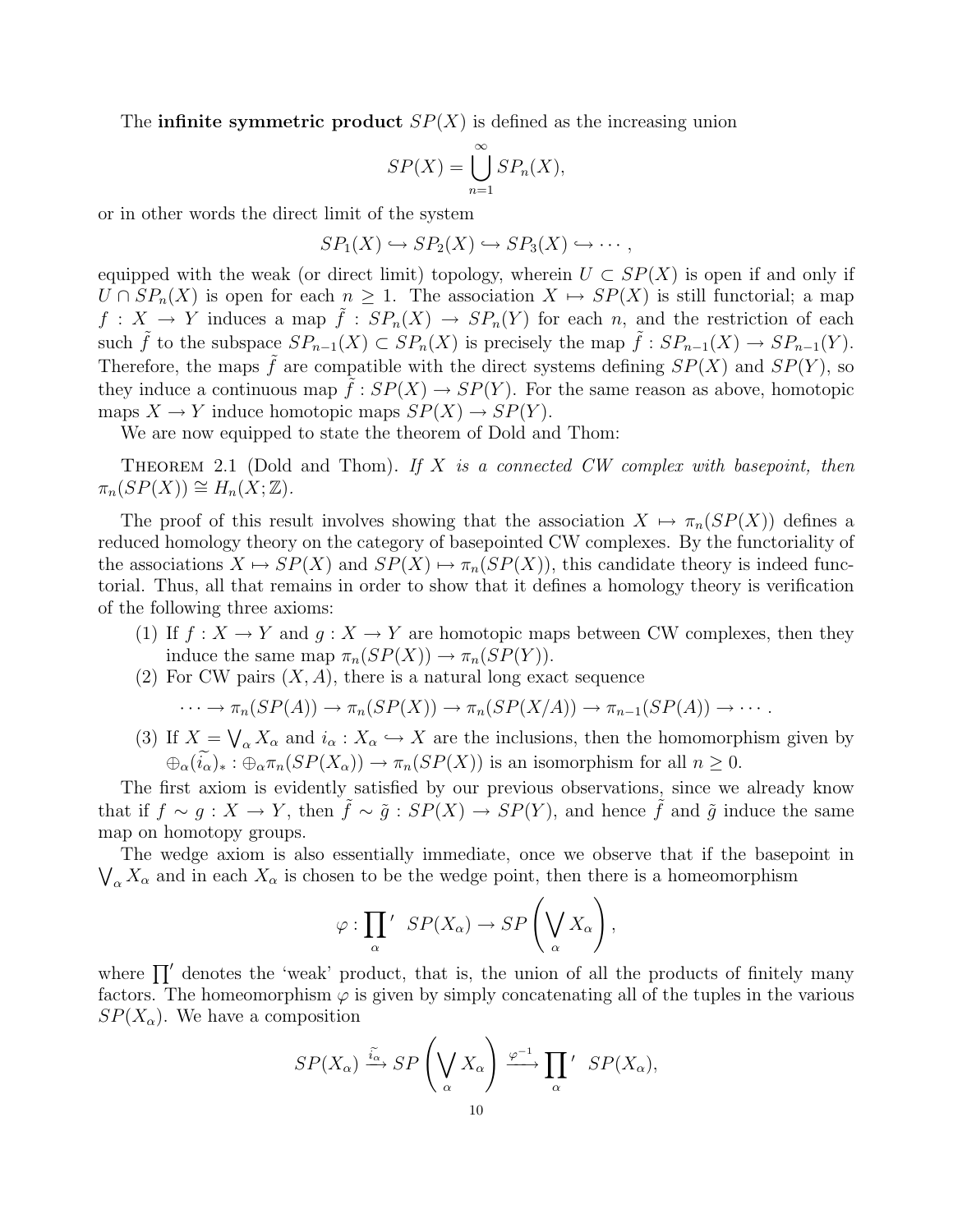which, under closer inspection, is simply the natural inclusion  $j_{\alpha}: SP(X_{\alpha}) \hookrightarrow \prod_{\alpha}' SP(X_{\alpha})$ . Now, the map

$$
\oplus_{\alpha} j_{\alpha*} : \bigoplus_{\alpha} \pi_n(SP(X_{\alpha})) \to \pi_n\left(\prod_{\alpha}^{\prime} S P(X_{\alpha})\right)
$$

is an isomorphism, since a map  $f: Y \to \prod' SP(X_\alpha)$  is the same as a collection of maps  $f_{\alpha}: Y \to SP(X_{\alpha})$  with the property that for every  $y \in Y$ ,  $f_{\alpha}(y)$  is the basepoint for all but finitely-many values of  $\alpha$ . Therefore, since  $\bigoplus_{\alpha} j_{\alpha*} = \bigoplus_{\alpha} i_{\alpha*} \circ \varphi_*^{-1}$  and  $\varphi$  is a homeomorphism, we conclude that  $\oplus_\alpha i_{\alpha*}$  is an isomorphism, as desired.

Thus, the real work of the theorem is in proving the existence of the long exact sequence. This is proved by showing that the map  $p : SP(X) \to SP(X/A)$  induced by the quotient map  $X \to X/A$  is a quasifibration with fiber  $SP(A)$ . To show that this map is a quasifibration, one uses a number of locality properties of quasifibrations, first reducing the problem to showing by induction that p is a quasifibration over each subspace  $SP_n(X/A) \subset SP(X/A)$ , and then reducing the inductive step of this latter claim to showing that if  $p$  is a quasifibration over  $SP_{n-1}(X/A)$  then it is in fact a quasifibration over a neighborhood of  $SP_{n-1}(X/A)$  and over  $SP_n(X/A) \setminus SP_{n-1}(X/A).$ 

Once we have that p is a quasifibration, the long exact sequence of the pair  $(SP(X), SP(A))$ in homotopy yields:

$$
\pi_n(SP(X/A))
$$
  
\n
$$
\pi_n(SP(X/A))
$$
  
\n
$$
\pi_n(SP(A)) \xrightarrow{i_*} \pi_n(SP(X)) \xrightarrow{j_*} \pi_n(SP(X), SP(A)) \xrightarrow{\partial} \pi_{n-1}(SP(A)) \longrightarrow \cdots
$$

This allows us to write down an exact sequence

$$
\cdots \longrightarrow \pi_n(SP(A)) \xrightarrow{i_*} \pi_n(SP(X)) \xrightarrow{p_* \circ j_*} \pi_n(SP(X/A) \xrightarrow{\partial \circ p_*^{-1}} \pi_{n-1}(SP(A)) \longrightarrow \cdots,
$$

whose form is as required and whose naturality is clear. This, therefore, completes the proof that we have a reduced homology theory.

One can check that the coefficients of this homology theory, the groups  $\pi_i(SP(S^n))$ , are the same as the coefficients  $H_i(S^n)$  for ordinary homology. To do so requires explicitly proving that  $SP(S^2) \cong \mathbb{CP}^{\infty}$  and using the suspension property of reduced homology theories to deduce the result for all higher values of  $n$ . Thus, we conclude that this homology theory agrees with standard homology, which completes the proof of the theorem.

#### 4. Inverse Limits of Topological Spaces

Given a countable sequence of spaces  $X_0, X_1, X_2, \ldots$  and continuous maps  $f_n : X_n \to$  $X_{n-1}$  for each n, the **inverse limit** of this sequence, denoted  $\lim_{n \to \infty} X_n$ , is the set of all points  $(x_0, x_1, x_2, ...) \in \prod_{n=0}^{\infty} X_n$  such that  $f(x_n) = x_{n-1}$  for all *n*, topologized as a subspace of  $\prod_{n=0}^{\infty} X_n$ . The sequence of spaces and maps is sometimes called an **inverse limit sequence**, a  $\sum_{n=0}^{\infty} X_n$ . The sequence of spaces and maps is sometimes called an **inverse limit sequence**, a special case of the more general notion of an inverse system of topological spaces.

It is possible, of course, that no point in the product  $\prod_{n=0}^{\infty} X_n$  satisfies the requirements to belong to the inverse limit, so the inverse limit of the sequence of spaces is empty. For example,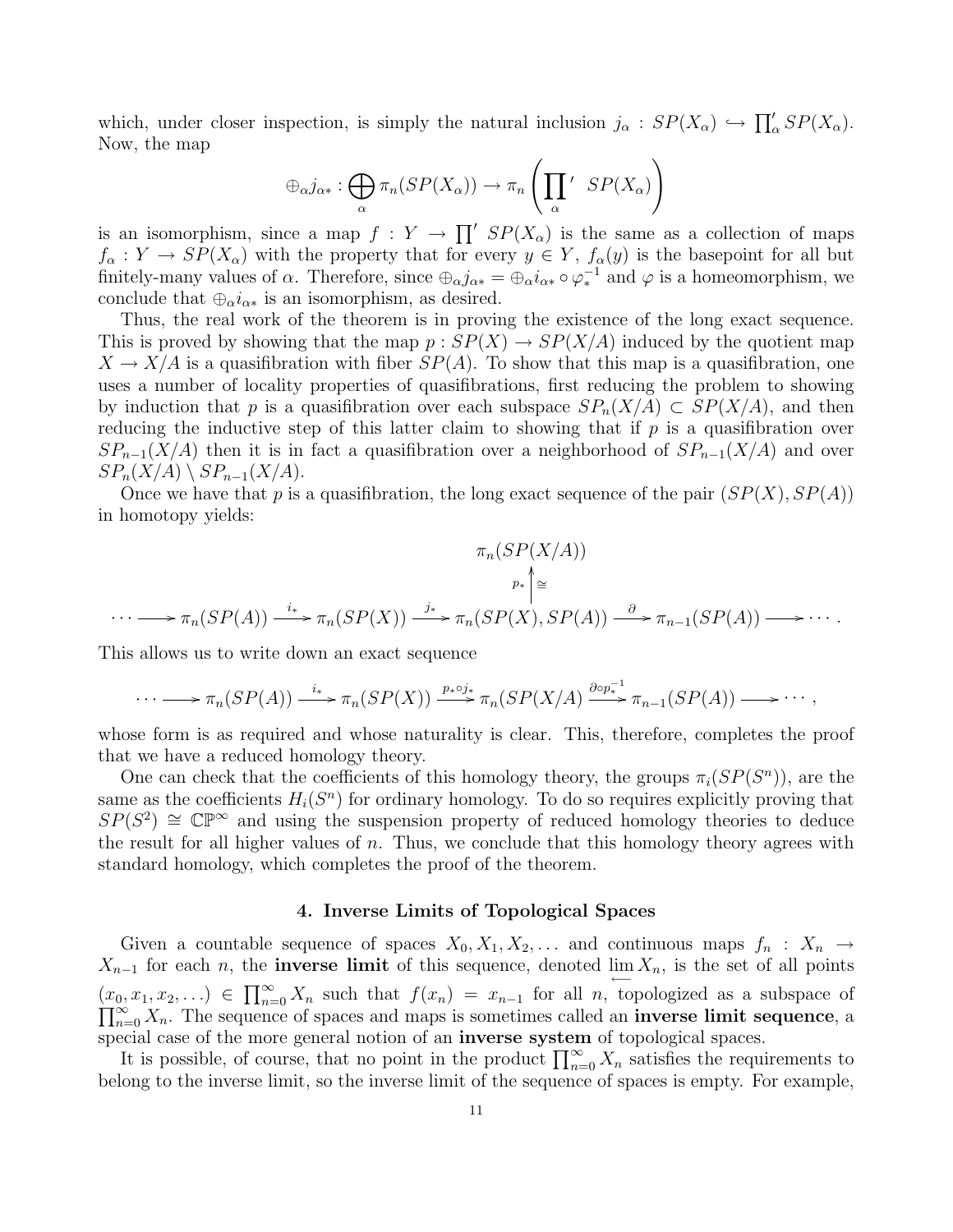suppose we define a discrete space

$$
X_n = \bigsqcup_{m=0}^{\infty} \{x_{n,m}\}
$$

for each  $n \geq 0$ . Define continuous maps  $f_n: X_n \to X_{n-1}$  by  $f_n(x_{n,m}) = x_{n-1,m+1}$ . The picture is the following, where the leftmost point in the row corresponding to  $X_i$  is the point  $x_{i,0}$ :



Figure 1: An inverse system for which the inverse limit is empty.

Suppose we attempt to construct a point  $(x_{0,j_0}, x_{1,j_1}, x_{2,j_2}, \ldots)$  in the inverse limit. We will begin with the point  $x_{0,j_0}$  and observe that by the definition of the inverse limit,  $x_{1,j_1} \in f_1^{-1}(x_0, j_0)$ , which implies that  $x_{1,j_1} = x_{1,j_0-1}$ . Similarly  $x_{2,j_2} = x_{2,j_0-2}$ . Continuing in this way, we will find that we can only repeat the process up to the first  $j_0$  iterations, at which point we are forced to conclude that there is no appropriate point  $x_{i,j_i}$  for  $i > j_0$ . Thus, the inverse limit of this sequence of spaces is empty.

One situation in which the inverse limit is never empty is when the spaces  $X_n$  are compact and Hausdorff (see [7]). This will not be the case in the inverse limits we consider in this paper, but it will nevertheless be clear in the cases under consideration that the inverse limit is nonempty.

There is a natural map

$$
\lambda : \pi_i \left( \lim_{n \to \infty} X_n \right) \to \lim_{n \to \infty} \pi_i(X_n)
$$

given by viewing a map  $\varphi: S^i \to \lim_{\longleftarrow} X_n$  as a collection of maps  $\varphi_n: S^i \to X_n$  with the property that for each  $x \in S^i$  and each  $n$ ,  $f_n(\varphi_n(x)) = \varphi_{n-1}(x)$ . It can be shown (see [6], Proposition 4.67) that  $\lambda$  is surjective if the maps  $f_n$  are fibrations, and  $\lambda$  is injective if the induced maps  $f_{n*}: \pi_{i+1}(X_n) \to \pi_{i+1}(X_{n-1})$  are surjective for n sufficiently large.

An interesting consequence of this fact comes from the notion of a Postnikov tower. Given a connected CW complex  $X$ , a commutative diagram of the form shown below is said to be a Postnikov tower if the map  $X \to X_n$  induces an isomorphism on  $\pi_i$  for  $i \leq n$  and  $\pi_i(X_n) = 0$ for  $i > n$ . It is not difficult to construct a Postnikov tower for any connected CW complex X, and by the path-fibration construction mentioned in the previous section we can replace each of the maps  $X_n \to X_{n-1}$  by a fibration without losing the defining properties of the tower.

A Postnikov tower for a space X gives one an inverse system of progressively better homotopytheoretic models of X. Since the maps  $\pi_i(X_{n+1}) \to \pi_i(X_n)$  are isomorphisms for n sufficiently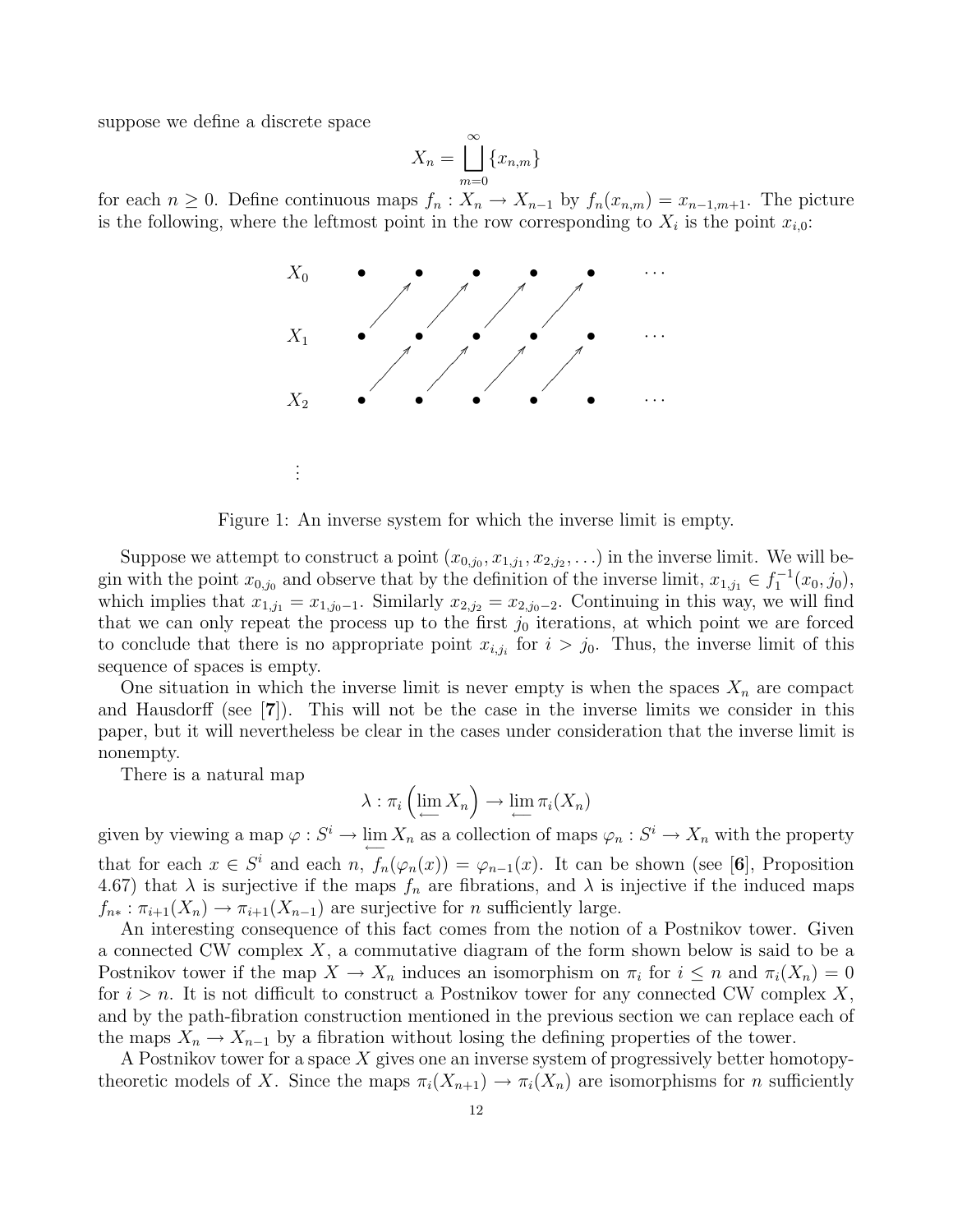

Figure 2: A Postnikov tower.

large, the result mentioned above implies that  $\lambda$  is an isomorphism. And since the maps  $\pi_i(X) \to$  $\pi_i(X_n)$  are isomorphisms for n sufficiently large, the same type of reasoning shows that the composition

$$
\pi_i(X) \xrightarrow{f_*} \pi_i\left(\lim_{\longleftarrow} X_n\right) \xrightarrow{\lambda} \lim_{\longleftarrow} \pi_i(X_n)
$$

is an isomorphism, where  $f: X \to \lim_{\longleftarrow} X_n$  is the natural map coming from the maps  $X \to X_n$ . This in particular implies that  $f_*$  is a weak homotopy equivalence, so X is a CW approximation for the inverse limit  $\lim_{n \to \infty} X_n$ .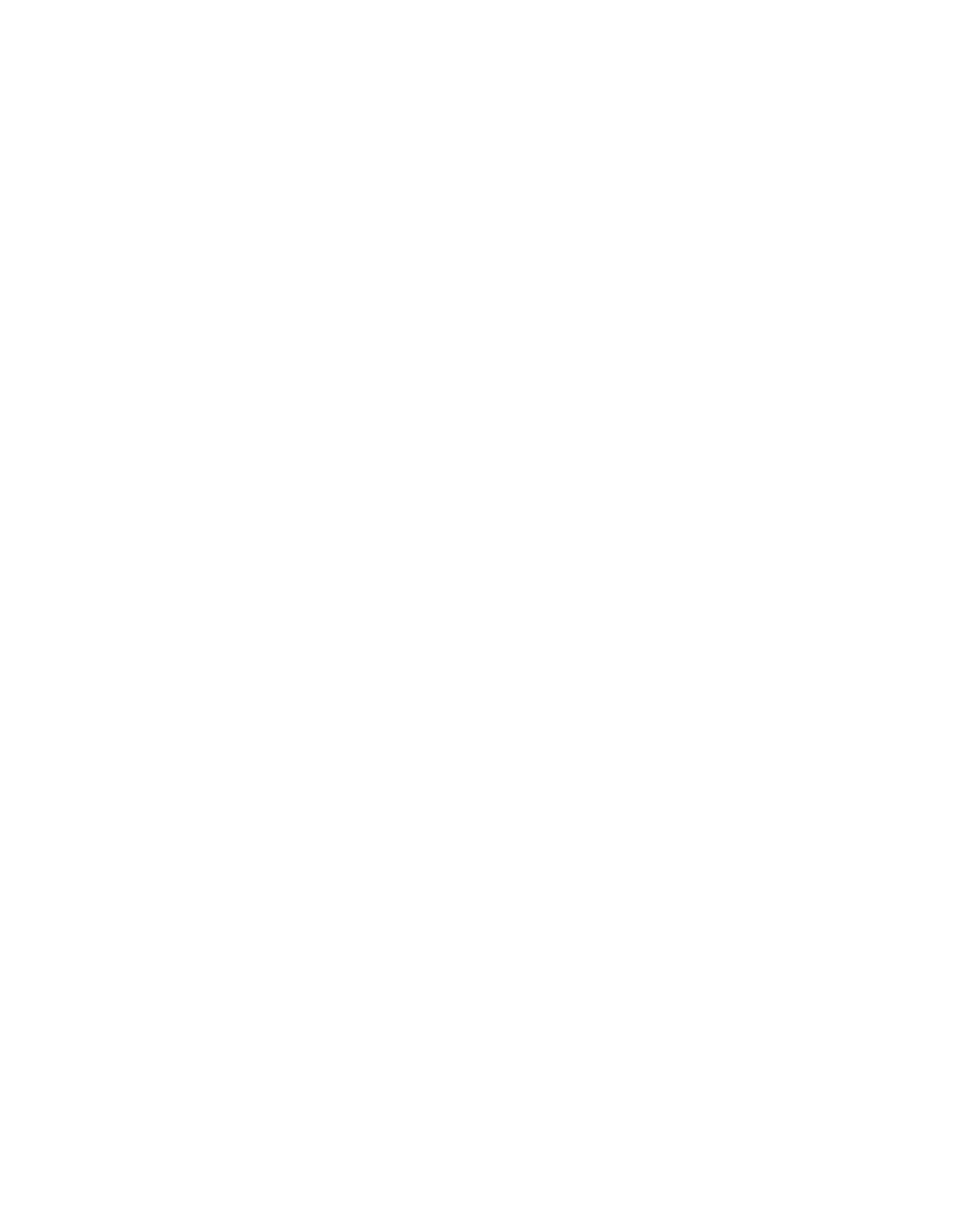## The Results of McCord

In his 1965 paper Singular Homology Groups and Homotopy Groups of Finite Topological Spaces [8], McCord established a correspondence up to weak homotopy equivalence between finite topological spaces and finite simplicial complexes. More precisely, he proved that to each finite simplicial complex K one can associate a finite topological space  $\mathcal{X}(K)$  whose points are in one-to-one correspondence with the simplices of K, and if we topologize  $\mathcal{X}(K)$  via the partial order induced by inclusion of simplices, then the natural map  $K \to \mathcal{X}(K)$  is a weak homotopy equivalence. Conversely, he showed that to each finite topological space  $X$  one can associate a simplicial complex  $\mathcal{K}(X)$  whose vertices are the points of X, and a weak homotopy equivalence  $X \to \mathcal{K}(X)$ .

Perhaps the first striking feature of this correspondence is that, as noted in the introduction, it alleviates any concern that finite spaces might be topologically uninteresting objects; in particular, these results imply that the class of finite topological spaces enjoys precisely the same homotopy groups as does the class of finite simplicial complexes. But more importantly, McCord's findings hint at the possibility that useful information about a topological space can be uncovered by studying its finite model. Recently, Barmak and Minian have explored this notion extensively. In [3] they introduced the notion of a collapse of finite spaces, which corresponds under McCord's association to a simplicial collapse, and they used this construction to develop an approach to simple homotopy theory based upon elementary moves on finite spaces. In [2] they defined a broader class of spaces, the so-called "h-regular CW complexes", to which McCord's theorems and their extensions apply. Aside from Barmak and Minian's work, the results of [8] were also recently used in an influential paper of Biss [4], which seeks to relate the finite poset  $\text{MacP}(k, n)$ , a combinatorial analogue of the Grassmanian, to its associated simplicial complex and thereby to the Grassmanian  $G(k, n)$  of k-planes in  $\mathbb{R}^n$ .

This chapter is devoted to discussing McCord's paper, which will serve as the foundation for the generalization established in Chapter 4. Although we will generally restrict ourselves to finite topological spaces, the results of  $[8]$  apply more generally to A-spaces, a slightly broader class. An A-space is a topological space in which the intersection of an arbitrary collection of open sets is open.

Clearly every finite space is an A-space, since an arbitrary intersection of open sets is necessarily a finite intersection. However, not every  $A$ -space is finite. For example, there is a topology on  $\mathbb{Z}^+$  generated by the sets of the form  $\{m \mid m \geq n\}$  for each fixed  $n \geq 1$ . Since the intersection of an arbitrary collection of basis elements is another basis element, this topology makes  $\mathbb{Z}^+$ into an A-space.

The crucial observation for McCord's correspondence is that given a set  $X$ , imposing a topology on X that makes it into an A-space is equivalent to imposing a transitive, reflexive relation on its elements. We discuss this equivalence below.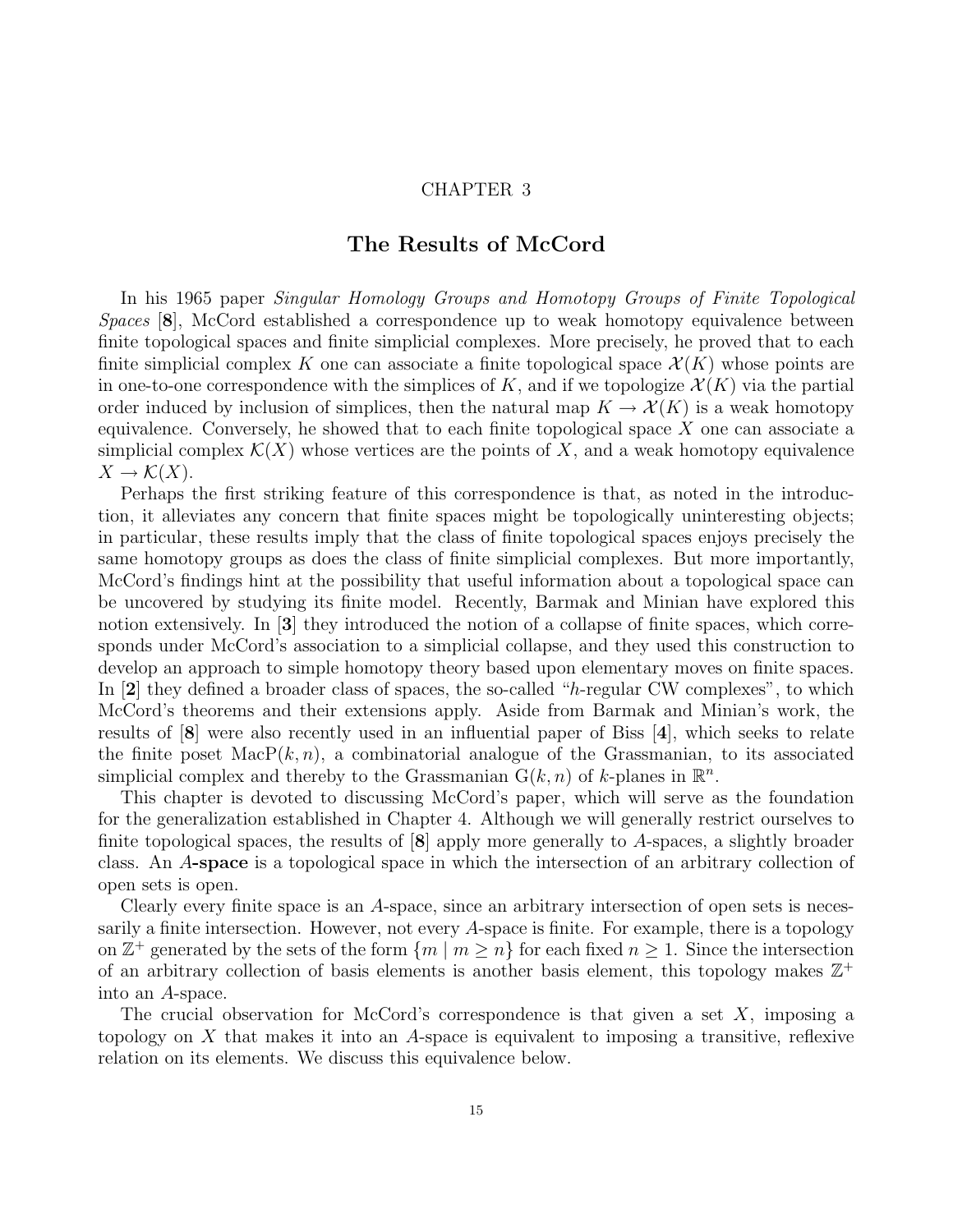First, let X be an A-space; we will exhibit a transitive, reflexive relation on X. For each  $x \in X$ , the **open hull** of x, denoted  $U_x$ , is defined as the intersection of all open subsets of X containing x. This allows us to define a relation  $\leq$  on X by declaring  $x \leq y$  if  $x \in U_y$ . This is equivalent to the requirement that  $U_x \subset U_y$ , for it implies that every open set containing y also contains x, so the collection of open sets containing y is a subset of the collection of open sets containing x; therefore, the intersection of the latter is contained in the intersection of the former. This second description of  $\leq$  makes it clear that it is a transitive, reflexive relation.

LEMMA 3.1. Let X and Y be A-spaces, and let  $\leq$  be the relation described above. Then a map  $f: X \to Y$  is continuous if and only if it is order-preserving, that is, if and only if  $x \le y$ implies  $f(x) \leq f(y)$ .

**PROOF.** Suppose  $f: X \to Y$  is continuous, and let  $x, y \in X$  be such that  $x \leq y$ . Then  $x \in U_y$ , and we must show that  $f(x) \in U_{f(y)}$ . To do so, let  $V \subset Y$  be an open set containing  $f(y)$ . Then  $f^{-1}(V)$  is an open subset of X containing y, and hence  $x \in f^{-1}(V)$ . Therefore, we have  $f(x) \in V$ , so that  $f(x)$  lies in every open set containing  $f(y)$ . That is,  $f(x) \in U_{f(y)}$ , as required.

Conversely, suppose  $f: X \to Y$  is order-preserving, and let  $V \subset X$  be open. To show that  $f^{-1}(V) \subset Y$  is open, it suffices to prove that for all  $y \in f^{-1}(V)$ ,  $U_y \subset f^{-1}(V)$ . So, let  $y \in f^{-1}(V)$ , and let  $x \in U_y$ . Then by definition,  $x \leq y$ , and since f is order-preserving this implies that  $f(x) \leq f(y)$ , that is,  $f(x)$  lies in every open set containing  $f(y)$ . In particular, V is an open set containing  $f(y)$ , so  $f(x) \in V$ . Therefore,  $x \in f^{-1}(V)$ . We have therefore shown that  $U_y \subset f^{-1}(V)$  for each  $y \in f^{-1}(V)$ , and hence  $f^{-1}(V)$  is open.

Another useful observation about the relation  $\leq$  is that it is antisymmetric (and hence a partial order) if and only if X is  $T_0$ . (Recall that a topological space X is said to be  $T_0$  if, given any pair of distinct points in  $X$ , there exists an open set containing one but not the other.)

For the opposite direction of the equivalence between A-space structures and transitive, reflexive relations, suppose that we are given a set X with a transitive, reflexive relation  $\leq$ . Then we can define, for each  $x \in X$ , the set  $U_x = \{y \in X \mid y \leq x\}$ . This collection of sets forms the basis for a topology on  $X$ , with the reflexivity and transitivity corresponding precisely to the two axioms required to be a basis. And under this topology, X is an A-space; indeed, if  $\{V_{\alpha}\}_{{\alpha}\in A}$ is a collection of open subsets of X and  $V = \bigcap_{\alpha \in A} V_\alpha$ , then for all  $x \in V$  we have  $x \in U_x \subset V_\alpha$ for each  $\alpha$ , so that  $x \in U_x \subset V$  and hence V is open.

Moreover, as the notation would suggest,  $U_x$  is the open hull of x in the topology we have defined on X. Since  $U_x$  is open by definition, it is clear that the open hull of x is contained in  $U_x$ . For the reverse inclusion, let V be any open set containing x. Then we can express V as a union of basis elements, say  $V = \bigcup_{z \in B} U_z$ . Since  $x \in V$ , x lies in some  $U_z$ , and therefore  $x \leq z$ . Therefore, for any  $y \in U_x$  we have  $y \leq x \leq z$ , so  $y \in U_z$  and hence  $y \in V$ . This shows that  $U_x \subset V$ , and thus establishes that  $U_x$  is contained in every open set that contains x. Hence,  $U_x$ is exactly the open hull of  $x$ , as claimed.

With this equivalence defined, we are prepared to prove the first direction of the correspondence between finite topological spaces (or, more generally, A-spaces) and simplicial complexes. This is encapsulated in the following theorem:

THEOREM 3.2 (McCord). There exists a correspondence that assigns to each  $T_0$  A-space X a simplicial complex  $\mathcal{K}(X)$ , whose vertices are the points of X, and a weak homotopy equivalence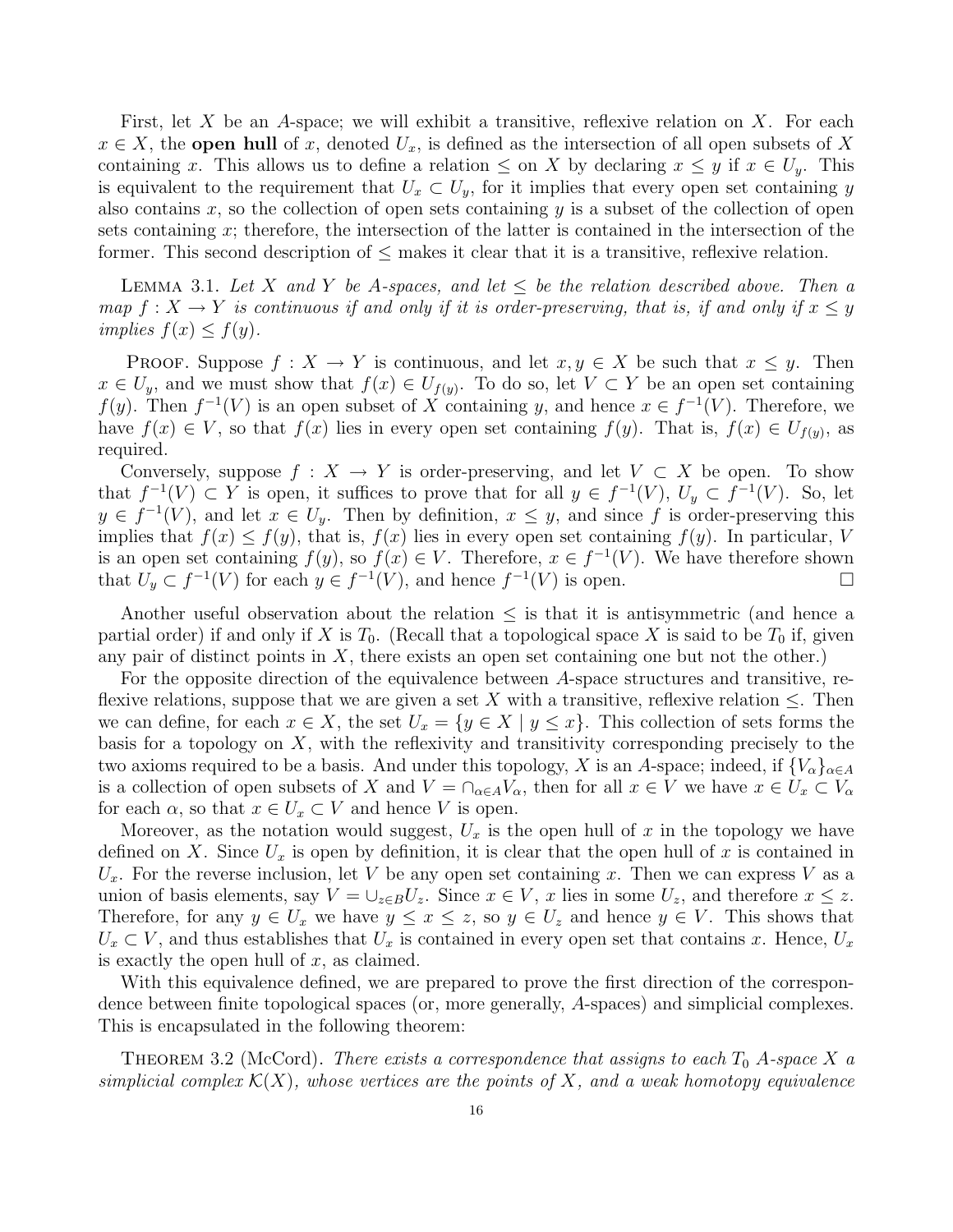$f_X : |\mathcal{K}(X)| \to X$ . This correspondence is natural in X: a map  $\varphi : X \to Y$  of  $T_0$  A-spaces induces a simplicial map  $\mathcal{K}(X) \to \mathcal{K}(Y)$ , and  $\varphi \circ f_X = f_Y \circ |\varphi|$ .

To prove Theorem 3.2, we will use the equivalence discussed above to notice that since  $X$  is a  $T_0$  A-space, there is a partial order  $\leq$  on the elements of X. With this in mind, define the simplicial complex  $\mathcal{K}(X)$  by letting its vertices be the points of X and its simplices be the finite subsets of X that are totally ordered by  $\leq$ .

EXAMPLE 3.3. We will define a finite topological space  $S_4^1$ , the 4-pointed finite model of the circle.

Let  $S_4^1 = \{a, b, c, d\}$ , and let  $\mathcal{B} = \{\{a\}, \{c\}, \{a, b, c\}, \{a, d, c\}\}\$  be the basis for the topology on  $S_4^1$ . Then the corresponding poset can be graphically depicted as follows, where an arrow from x to y indicates  $x < y$ :



The totally-ordered subsets of  $S_4^1$  are  $\{a, b\}$ ,  $\{a, d\}$ ,  $\{c, b\}$ ,  $\{c, d\}$ , and the four singletons. Therefore, the simplicial complex  $\mathcal{K}(S_4^1)$  has four 0-simplices, four 1-simplices, and no other simplices. Its geometric realization is the circle  $S<sup>1</sup>$ .



Figure 1: The Circle and Its Finite Model.

Notice that if X is a  $T_0$  A-space and  $Y \subset X$ , then the open hull in Y of a point  $y \in Y$  is simply the intersection of the open hull of y in X with the subspace Y; thus, the relation  $\leq$ on Y is the restriction to Y of the relation  $\leq$  on X. This implies that a totally-ordered subset of  $X$  is still totally-ordered as a subset of  $Y$ , and hence that if a collection of vertices belongs to  $\mathcal{K}(Y) \subset \mathcal{K}(X)$  and the vertices span a simplex in  $\mathcal{K}(X)$ , then they span a simplex in  $\mathcal{K}(Y)$ . That is,  $\mathcal{K}(Y)$  is a full subcomplex of  $\mathcal{K}(X)$ .

To define the map  $f_X : |\mathcal{K}(X)| \to X$ , we recall that each point  $u \in |\mathcal{K}(X)|$  is contained in the interior of a unique simplex  $\sigma = \{x_0, x_1, \ldots, x_k\}$ , which corresponds to the totally-ordered subset  $x_0 < x_1 < \cdots < x_k$  of X. We define  $f_X(u) = x_0$ . In other words, viewing the poset X as a directed graph as in Example 3.3, each totally-ordered subset consists of all vertices lying on an upward-pointing path starting at some fixed element  $x_0 \in X$ , and  $f_X$  maps the totally-ordered subset to its initial element,  $x_0$ .

Continuity of the map  $f_X$  will follow from the next lemma. Before stating the lemma, we require a definition: for a simplicial complex K with a subcomplex  $L \subset K$ , the regular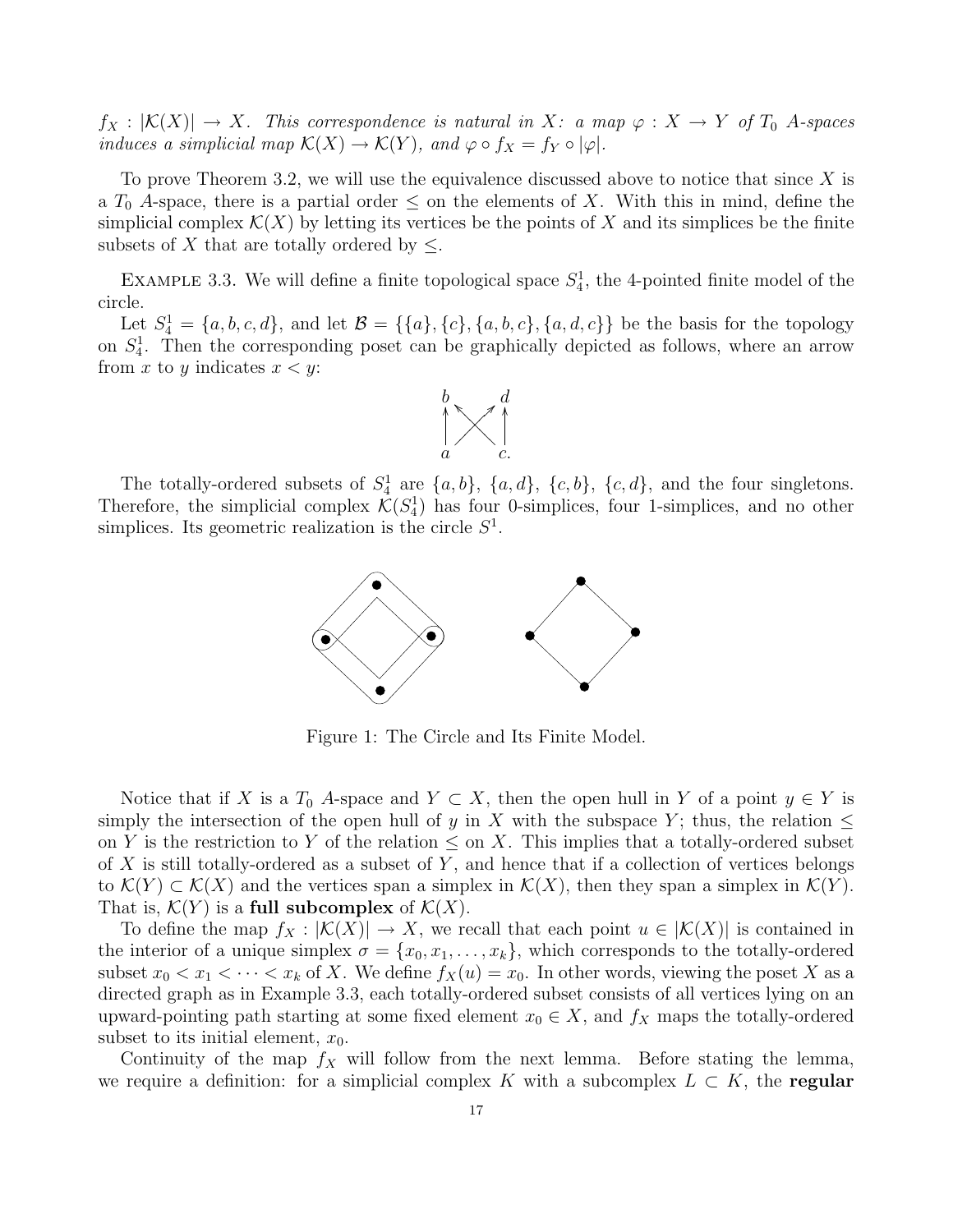neighborhood of  $L$  in  $K$  is the set

$$
\bigcup_{x \in L} \operatorname{st}_K(x) \subset |K|,
$$

where  $\text{st}_K(x)$  denotes the open star of x in K, that is, the union of the interiors of the simplices of  $K$  that contain  $x$  as a vertex.

LEMMA 3.4. Let X be a  $T_0$  A-space, and let  $Y \subset X$  be open. Then  $(f_X)^{-1}(Y)$  is the regular neighborhood of  $\mathcal{K}(Y)$  in  $\mathcal{K}(X)$ .

PROOF. Before proving the lemma, let us observe that since regular neighborhoods are always open, this implies that  $f_X$  is continuous.

Let  $u \in (f_X)^{-1}(Y)$ . Then  $f_X(u) \in Y$ , that is, u lies in the interior of a simplex  $\sigma =$  $\{x_0, x_1, \ldots, x_k\}$  such that  $x_0 < x_1 < \cdots < x_k$ , and  $x_0 \in Y$ . The interior of  $\sigma$  is therefore a subset of  $\text{st}_{\mathcal{K}(X)}(x_0)$ , so we have

$$
u \in \mathrm{st}_{\mathcal{K}(X)}(x_0) \subset \bigcup_{y \in \mathcal{K}(Y)} \mathrm{st}_{\mathcal{K}(X)}(y),
$$

that is, u lies in the regular neighborhood of  $\mathcal{K}(Y)$  in  $\mathcal{K}(X)$ .

Conversely, suppose that u lies in the regular neighborhood of  $\mathcal{K}(Y)$  in  $\mathcal{K}(X)$ . Then  $u \in$  $\text{st}_{\mathcal{K}(X)}(y)$  for some  $y \in \mathcal{K}(Y)$ , and since the vertices of  $\mathcal{K}(Y)$  are points in Y, we can view y as lying in Y. In particular, there is a simplex  $\sigma = \{x_0, x_1, \ldots, x_k\}$  such that  $x_0 < x_1 < \cdots < x_k$ ,  $x_i = y$  for some i, and  $u \in \text{int}(\sigma)$ . Then  $x_0 \leq y$ , so  $x_0 \in U_y$ , which says that  $x_0$  is contained in every open set containing y. Thus,  $x_0 \in Y$ , which proves that  $f_X$  maps the interior of  $\sigma$  to Y, so  $f_X(u) \in Y$ . We conclude that  $u \in f_X^{-1}(Y)$ , as desired.

At this point, let us digress to state (without proof) a theorem that will be used to show that the map  $f_X$  is a weak homotopy equivalence. This result appears in [8] as Theorem 6, and in [6] as Corollary 4K.2. The proof in [8] is essentially a sketch, since it closely follows the proof of an analogous result for quasifibrations (rather than weak homotopy equivalences) that appears in [5]. The main idea behind McCord's adaptation of the result for quasifibrations to the present situation is the observation that a surjective map  $p : E \to B$  with the property that  $\pi_n(p^{-1}(x), y) = 0$  for all  $x \in E$ ,  $y \in p^{-1}(x)$ , and  $n \ge 0$  is a quasifibration if and only if it is a weak homotopy equivalence. This follows immediately from the long exact sequence in homotopy of the pair  $(E, p^{-1}(x))$ .

THEOREM 3.5 (McCord). Let  $p : E \to B$  be any continuous map, and suppose that there exists an open cover U of B with the property that if  $x \in U \cap V$  for some  $U, V \in U$ , then there exists  $W \in \mathcal{U}$  such that  $x \in W \subset U \cap V$ . Suppose further that for each  $U \in \mathcal{U}$ , the restriction  $p|_{p^{-1}(U)}: p^{-1}(U) \to U$  is a weak homotopy equivalence. Then p is itself a weak homotopy equivalence.

In our application of this result, we will take as the open cover  $\mathcal U$  the collection of sets  $U_x$  for  $x \in X$ . In light of this theorem, we must show that  $(f_X)|_{(f_X)^{-1}(U_x)} : (f_X)^{-1}(U_x) \to U_x$  is a weak homotopy equivalence for all  $x \in X$ . We will do so by proving that its domain and codomain are both contractible, so that the induced homomorphisms on homotopy groups are maps between trivial groups and hence clearly isomorphisms.

LEMMA 3.6. If X is an A-space and  $x \in X$ , then  $U_x$  is contractible.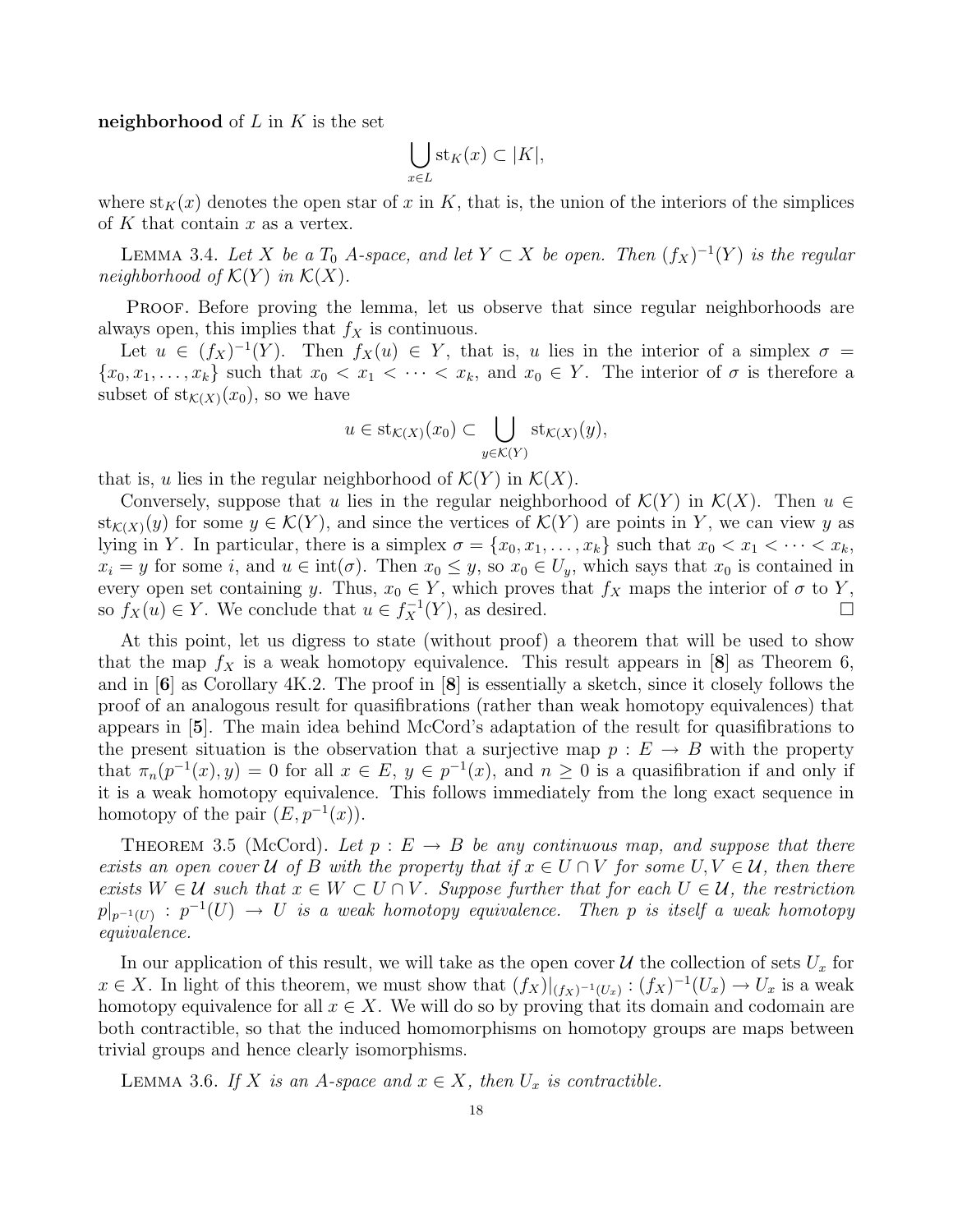PROOF. Define a homotopy  $F: U_x \times I \to U_x$  by

$$
F(y,t) = \begin{cases} y & t \in [0,1) \\ x & t = 1. \end{cases}
$$

If continuous, this clearly defines a contraction of  $U_x$  to x.

To see that F is continuous, let  $V \subset U_x$  be open. If  $x \in V$ , then since no proper open subset of  $U_x$  contains x, we must have  $U_x = V$  and hence  $F^{-1}(V) = U_x \times I$ , which is open. If  $x \notin V$ , then  $F^{-1}(V) = V \times [0, 1)$ , which is also open. This completes the proof.

LEMMA 3.7. If X is a  $T_0$  A-space and  $x \in X$ , then  $(f_X)^{-1}(U_x)$  is contractible.

PROOF. Recall that the regular neighborhood of a full subcomplex deformation retracts onto the full subcomplex; in particular,  $(f_X)^{-1}(U_x)$  deformation retracts onto  $|\mathcal{K}(U_x)|$ . So to prove the claim, it suffices to show that  $|\mathcal{K}(U_x)|$  is contractible.

Let  $V_x = U_x \setminus \{x\}$ . We claim that  $\mathcal{K}(U_x) = \text{cone}(\mathcal{K}(V_x), x)$ , or in other words that the simplices of  $\mathcal{K}(U_x)$  consist precisely of the simplices of  $\mathcal{K}(V_x)$ , together with simplices of the form  $\{x_0, x_1, \ldots, x_k, x\}$  where  $\{x_0, x_1, \ldots, x_k\}$  is a simplex of  $\mathcal{K}(V_x)$ .

First, any such simplex is a simplex of  $\mathcal{K}(U_x)$ . To see this, observe that every simplex of  $\mathcal{K}(V_x)$ is of the form  $\{x_0, x_1, \ldots, x_k\}$  where  $x_0 < x_1 < \cdots < x_k$ , and where  $x_i < x$  for all  $i \in \{0, \ldots, k\}$ . Therefore, for any simplex of  $\mathcal{K}(V_x)$ , the set  $\{x_1, \ldots, x_k, x\}$  is a simplex of  $\mathcal{K}(U_x)$ .

Moreover, these are all the simplices of  $\mathcal{K}(U_x)$ . For if  $\sigma = \{x_0, x_1, \ldots, x_k\}$  is a simplex of  $\mathcal{K}(U_x)$  but not a simplex of  $\mathcal{K}(V_x)$ , then  $x_i = x$  for some i.

Thus, we have established that  $\mathcal{K}(U_x) = \text{cone}(\mathcal{K}(V_x), x)$ , and therefore its geometric realization is contractible to the cone point x.

The proof of Theorem 3.2 is now almost immediate:

PROOF OF THEOREM 3.2. By the above two lemmas, the maps

$$
(f_X)|_{(f_X)^{-1}(U_x)} : (f_X)^{-1}(U_x) \to U_x
$$

are weak homotopy equivalences for all  $x \in X$ , and hence, by Theorem 3.5,  $f_X$  is itself a weak homotopy equivalence.

All that remains is to establish naturality of the association  $X \mapsto \mathcal{K}(X)$ . Let  $\varphi : X \to Y$  be a map of  $T_0$  A-spaces. Recall that since  $\varphi$  is continuous, it is order-preserving by Lemma 3.1. Thus, it maps totally-ordered sets onto totally-ordered sets, and so it maps simplices of  $\mathcal{K}(X)$ onto simplices of  $\mathcal{K}(Y)$ . That is, the map  $\varphi : \mathcal{K}(X) \to \mathcal{K}(Y)$  is simplicial.

To see that  $\varphi \circ f_X = f_Y \circ |\varphi|$ , let  $u \in |\mathcal{K}(X)|$  lie in the interior of the simplex  $\{x_0, x_1, \ldots x_k\},$ where  $x_0 < x_1 < \cdots < x_k$ . Then, since  $\varphi$  is simplicial,  $|\varphi|(u)$  lies in the interior of the simplex  $\{\varphi(x_0), \varphi(x_1), \ldots, \varphi(x_k)\}\)$ , and since  $\varphi$  is order-preserving we have  $\varphi(x_0) \leq \varphi(x_1) \leq \cdots \leq \varphi(x_k)$ . Hence,  $(f_Y \circ |\varphi|)(u) = \varphi(x_0)$ . On the other hand, since  $f_X(u) = x_0$ , we have  $(\varphi \circ f_X)(u) = \varphi(x_0)$ . So  $f_Y \circ |\varphi| = \varphi \circ f_X$ , as claimed.

It should be noted that Theorem 3.2 implies that every finite  $T_0$  space is weakly homotopy equivalent to a finite simplicial complex. For the more general statement that every finite space (not necessarily  $T_0$ ) is weakly homotopy equivalent to a finite simplicial complex, a further result is required: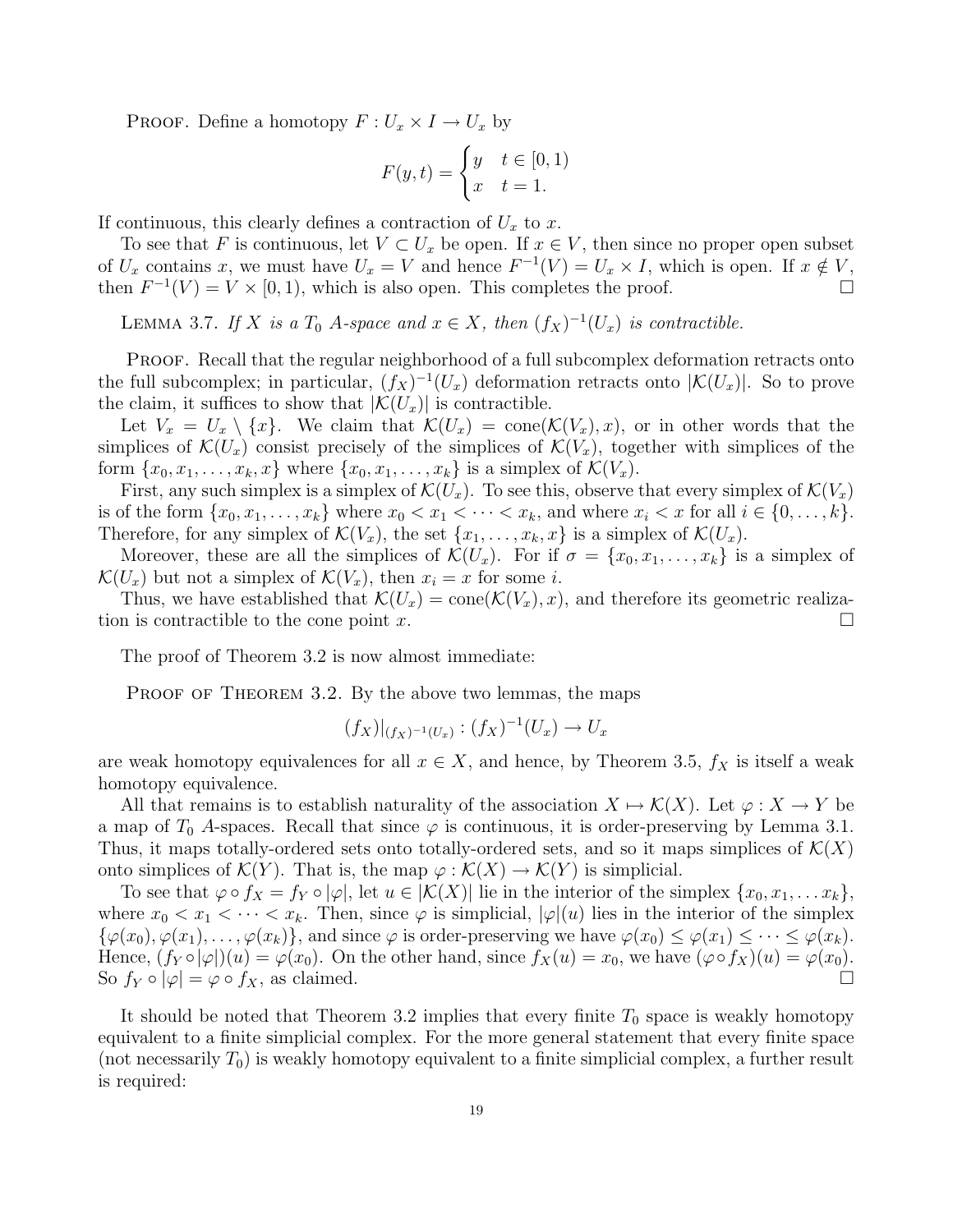THEOREM 3.8 (McCord). There exists a correspondence that assigns to each A-space X a quotient space  $\hat{X}$  of X such that

- (1) The quotient map  $\nu_X : X \to \hat{X}$  is a homotopy equivalence,
- (2)  $\hat{X}$  is a  $T_0$  A-space,
- (3) The construction is natural in X: for each map  $\varphi: X \to Y$ , there exists a unique map  $\hat{\varphi} : \hat{X} \to \hat{Y}$  such that  $\nu_Y \circ \varphi = \hat{\varphi} \circ \nu_X$ .

**PROOF.** Let X be an A-space. Define an equivalence relation  $\sim$  on X by declaring  $x \sim y$  if  $U_x = U_y$ , and let  $\hat{X} = X/\sim$ . Since this is equivalent to the requirement that  $x \leq y$  and  $y \leq x$ , we are essentially forcing that the relation  $\leq$  is antisymmetric. To make this rigorous, though, we need to make two observations.

First of all, X is still an A-space, under the quotient topology from the quotient map  $\nu_X$ :  $X \to \hat{X}$ . For if  $\{U_{\alpha}\}_{{\alpha \in A}}$  is a collection of open sets, then we have

$$
\nu_X^{-1}\left(\bigcap_{\alpha\in A}U_\alpha\right) = \bigcap_{\alpha\in A}\nu_X^{-1}(U_\alpha),
$$

and hence by the definition of the quotient topology and the fact that  $X$  is an  $A$ -space, we conclude that  $\cap_{\alpha \in A} U_{\alpha}$  is open.

Second, the relation coming from this A-space structure on  $\hat{X}$  is the same as the one induced via  $\nu_X$  by the A-space structure on X. That is, if  $x, y \in X$ , then  $\nu_X(x) \leq \nu_X(y)$  if and only if  $x \leq y$ . To see this, notice first that  $U_x \subset \nu_X^{-1}(\nu_X(U_x))$ . But moreover, the reverse containment is also true; for if  $z \in \nu_X^{-1}(\nu_X(U_x))$  then  $\nu_X(z) = \nu_X(w)$  for some  $w \in U_x$ , and thus  $z \in U_z = U_w \subset U_x$ . Therefore, we have

$$
\nu_X^{-1}(\nu_X(U_x)) = U_x.
$$

This in particular implies that  $\nu_X(U_x)$  is open. Next, observe that

$$
\nu_X(U_x) = U_{\nu_X(x)}.
$$

To see why this is true, note that  $\nu_X(U_x)$  is open and contains  $\nu_X(x)$ , so  $U_{\nu_X(x)} \subset \nu_X(U_x)$ ; on the other hand, if  $V \subset X$  is an open set such that  $\nu_X(x) \in V$ , then  $\nu_X^{-1}(V)$  is an open set containing x and hence  $U_x \subset \nu_X^{-1}(V)$ . Therefore,  $\nu_X(U_x) \subset V$ . So  $\nu_X(U_x)$  is contained in every open set that contains  $\nu_X(x)$ , that is,  $\nu_X(U_x) \subset U_{\nu_X(x)}$ .

At this point, the claim that  $\nu_X(x) \leq \nu_X(y)$  if and only if  $x \leq y$  follows immediately. For if  $x \leq y$ , then  $\nu_X(x) \leq \nu_X(y)$  by continuity of  $\nu_X$ ; and if  $\nu_X(x) \leq \nu_X(y)$ , then the above implies that  $\nu_X(x) \in \nu_X(U_y)$ , so there exists a  $z \in U_y$  such that  $\nu_X(x) = \nu_X(z)$ , and hence  $x \leq z \leq y$ .

Now, it is clear that the relation  $\leq$  on X is antisymmetric (in addition to reflexive and transitive), so  $\tilde{X}$  is a  $T_0$  A-space. This completes the proof of part (2) of the theorem.

To see that  $\nu_X$  is a homotopy equivalence and thereby prove part (1) of the theorem, choose any right inverse  $\mu : \hat{X} \to X$ . While it is not a priori obvious that the map  $\mu$  is continuous, continuity indeed follows because, by the above observations,  $\mu$  is necessarily order-preserving. Therefore, we have  $\nu_X \circ \mu = \mathrm{id}_{\hat{X}}$ . To see that  $\pi = \mu \circ \nu_X$  is homotopic to  $\mathrm{id}_X$ , define a map  $H: X \times I \to X$  by

$$
H(x,t) = \begin{cases} x & t \in [0,1) \\ \pi(x) & t = 1. \end{cases}
$$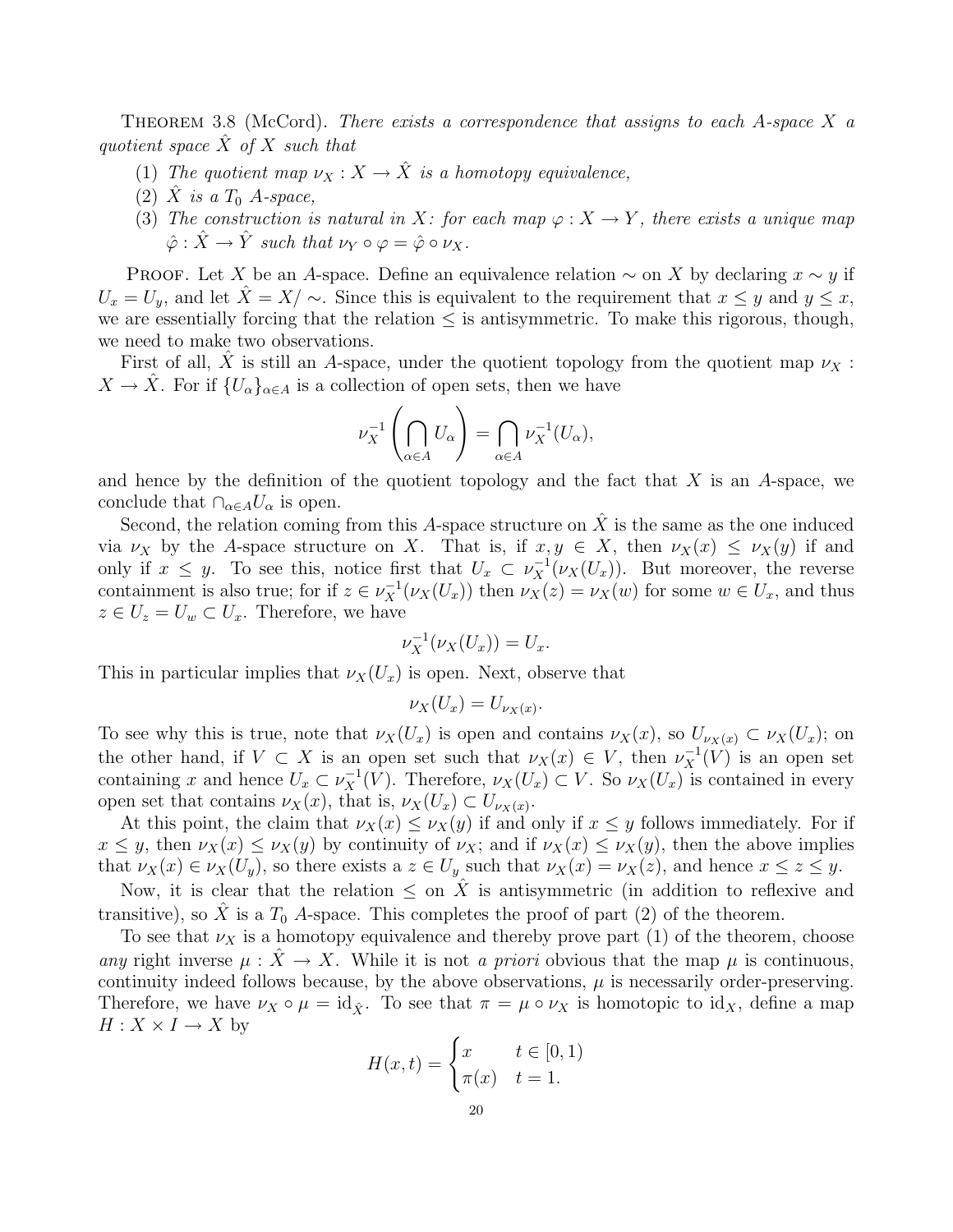To show that H is continuous, it suffices to verify that for each point  $(x, s) \in X \times I$ , there exists a neighborhood of  $(x, s)$  which is mapped by F into  $U_{F(x, s)}$ . We claim that  $U_x \times I$  is such a neighborhood. To see this, notice first that  $(\nu_X \circ \pi)(x) = (\nu_X \circ \mu \circ \nu_X)(x) = \nu_X(x)$ , and hence by the definiton of  $\nu_X$  we have  $U_{\pi(x)} = U_x$  for all  $x \in X$ . This implies that  $U_{F(x,s)} = U_x$ . Take any  $(y, t) \in U_x \times I$ . Then, if  $t < 1$ , it is clear that  $F(y, t) = y \in U_x$ ; if  $t - 1$ , then  $F(y,t) = \pi(y) \in U_{\pi(y)} = U_y \subset U_x$ . Therefore, it is indeed the case that  $F(U_x \times I) \subset U_x = U_{F(x,s)}$ , and by the above observations, this completes the proof that  $H$  is continuous.

Finally, the naturality statement in part (3) follows from the fact that if  $\varphi : X \to Y$  is a continuous map of A-spaces, then it is order-preserving and hence maps equivalent points of X to equivalent points of Y. This implies that  $\varphi$  descends to a unique function  $\hat{\varphi}$  such that the following diagram commutes:



And indeed, the function  $\hat{\varphi}$  so defined is continuous by the universal property of the quotient map  $\nu_X$ . This completes the proof.

From Theorems 3.2 and 3.8 we see that if  $X$  is a finite topological space, then the homotopy inverse  $\mu$  :  $\hat{X} \to X$  to  $\nu_X$  is also a homotopy equivalence, and thus the composition  $\mu \circ f_{\hat{X}}$ :  $|\mathcal{K}(\hat{X})| \to X$  gives a weak homotopy equivalence from a finite simplicial complex to X. That is, these two theorems together imply that every finite topological space is weakly homotopy equivalent to a finite simplicial complex.

We conclude this chapter by discussing the reverse direction of the correspondence established by McCord; since it follows with little extra work from what we have already shown, our coverage will be rather brief.

THEOREM 3.9. There exists a correspondence that assigns to each simplicial complex K a  $T_0$ space  $\mathcal{X}(K)$  whose points are the barycenters of simplices of K, and a weak homotopy equivalence  $f_K: |K| \to \mathcal{X}(K)$ . To each simplicial map  $\psi: K \to L$  is assigned a map  $\psi': \mathcal{X}(K) \to \mathcal{X}(L)$ such that  $\psi \circ f_K$  is homotopic to  $f_L \circ |\psi|$ .

**PROOF.** Let K be a simplicial complex, and let K' denote its first barycentric subdivision. Define  $\mathcal{X}(K)$  to be the set of barycenters of simplices of K, or in other words, the set of vertices of K'. We can make the set  $\mathcal{X}(K)$  into an  $T_0$  A-space by imposing the partial order given by  $b(\sigma) \leq b(\sigma')$  whenever  $\sigma \subset \sigma'$ , where  $b(\tau)$  denotes the barycenter of the simplex  $\tau$ . It is clear that  $\mathcal{K}(\mathcal{X}(K)) = K'$ . Therefore, we can define  $f_K : |K| \to \mathcal{X}(K)$  to be the map  $f_{\mathcal{X}(K)}$  defined in Theorem 3.2, which indeed maps into  $\mathcal{X}(K)$  since

$$
f_K(|K|) = f_{\mathcal{X}(K)}(|K|) = f_{\mathcal{X}(K)}(|K'|) = f_{\mathcal{X}(K)}(|\mathcal{K}(\mathcal{X}(K))|) = \mathcal{X}(K).
$$

Therefore, the fact that  $f_K$  is a weak homotopy equivalence follows from the proof of Theorem 3.2.

If  $\psi: K \to L$  is a simplicial map, then we can define a simplicial map  $\psi': K' \to L'$  by setting  $\psi'(b(\sigma)) = b(\psi(\sigma))$ , and the maps  $|\psi|$  and  $|\psi'|$  are homotopic. We can view  $\psi'$  as a map  $\mathcal{X}(K) \to \mathcal{X}(L)$ , and from this perspective it is order-preserving and therefore continuous. It follows from Theorem 3.2 that  $\psi' \circ f_K = f_L \circ |\psi'|$ , and hence  $\psi' \circ f_K$  is homotopic to  $f_L \circ |\psi|$ .  $\Box$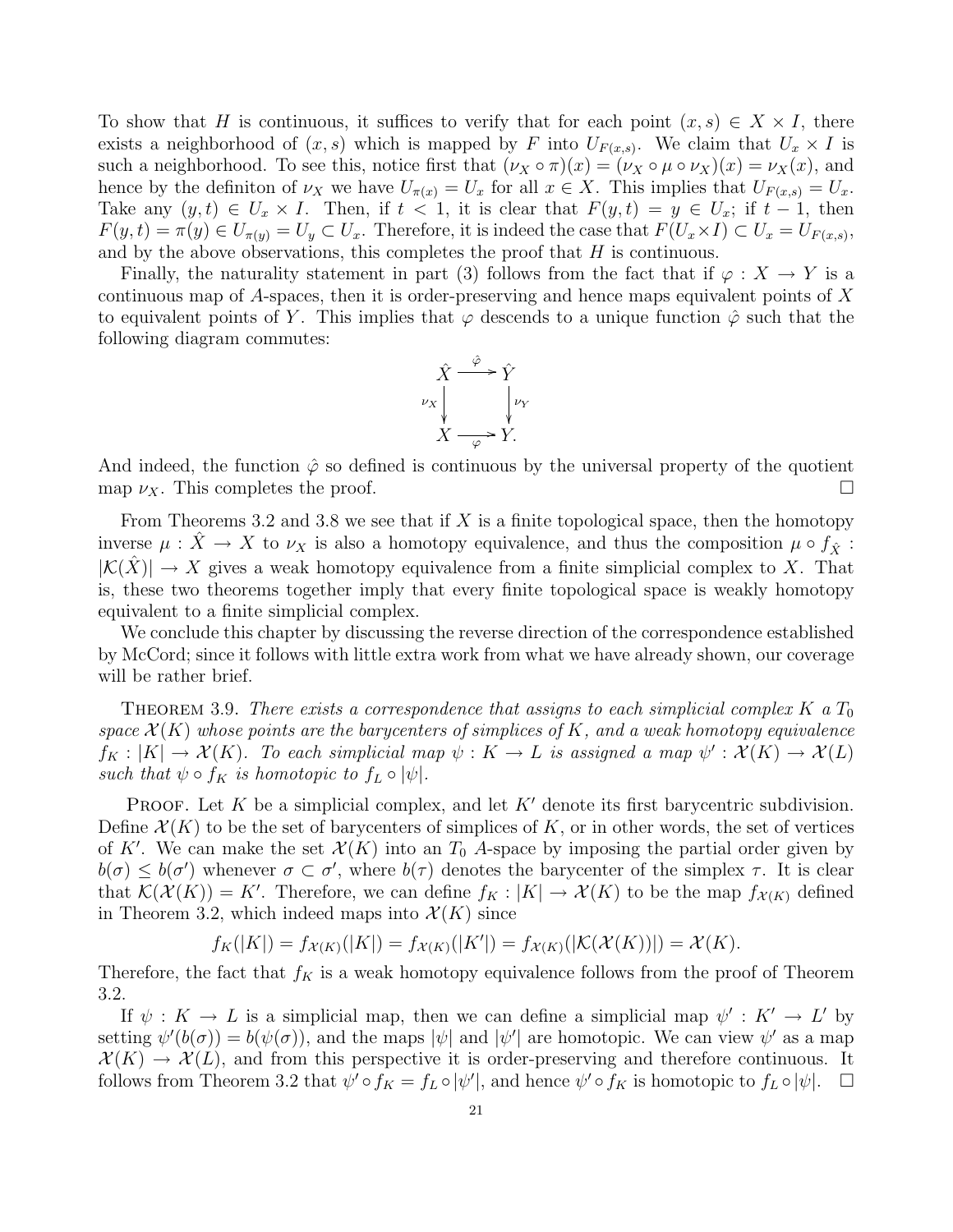EXAMPLE 3.10. Suppose we realize  $S^1$  as a simplicial complex K with three 0-simplices (say  $v, w,$  and  $z)$  and three 1-simplices (say  $e, f$ , and  $g$ ), arranged as follows:



Then the finite model of K will have six points, which we will denote by  $p_v$ ,  $p_w$ ,  $p_z$ ,  $p_e$ ,  $p_f$ , and  $p_g$  in accordance with the correspondence between points of  $\mathcal{X}(K)$  and barycenters of simplices of K. Moreover, since  $v \subset e$  and  $v \subset g$ , we will have  $p_v \leq p_e$  and  $p_v \leq p_g$ . Similar orderings result from the inclusions of the other two vertices into the corresponding faces, so the collection of sets

$$
U_{p_v} = \{p_v, p_e, p_g\}
$$
  
\n
$$
U_{p_w} = \{p_w, p_e, p_f\}
$$
  
\n
$$
U_{p_z} = \{p_z, p_f, p_g\}
$$
  
\n
$$
U_{p_e} = \{p_e\}
$$
  
\n
$$
U_{p_f} = \{p_f\}
$$
  
\n
$$
U_{p_g} = \{p_g\}
$$

forms a basis for the topology on  $\mathcal{X}(K)$ .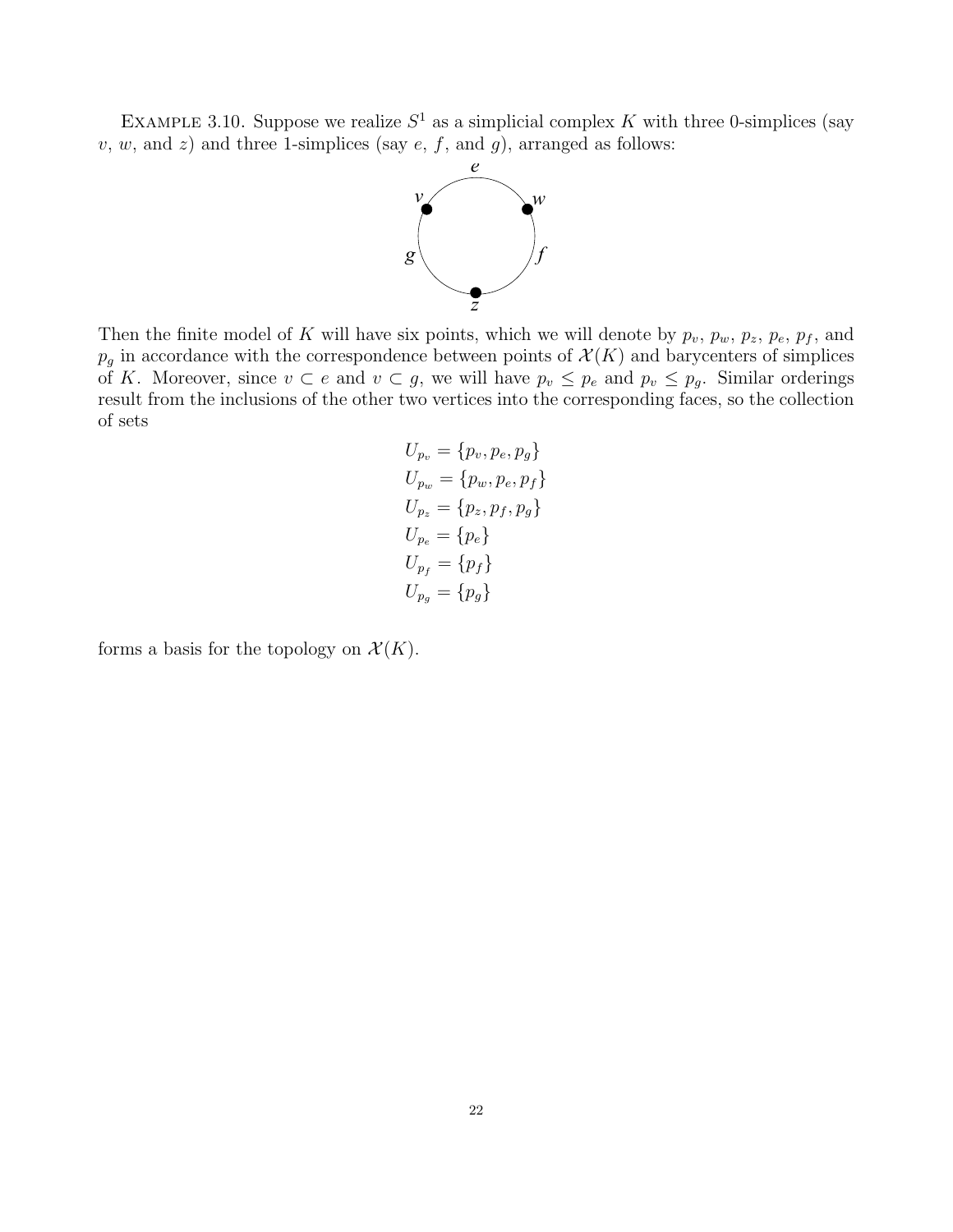## Inverse Limits of Finite Topological Spaces: An Extension of  $\operatorname{McCord}$

It follows from Theorem 3.9 that every finite simplicial complex  $K$  is weakly homotopy equivalent to a finite topological space  $\mathcal{X}(K)$ . The space  $\mathcal{X}(K)$  is aptly termed the "finite" model" of  $K$ , for it not only has isomorphic homotopy groups but, at least in the case of Example 3.3, also bears some intuitive resemblance to the original simplicial complex. This invites the question: might we model K better? Is it possible to obtain a finite topological space with strictly more points than  $\mathcal{X}(K)$ , which nevertheless retains the property of weak homotopy equivalence to  $K$ ? If so, we might then wonder whether, by a process of iteratively refining our models, we might in the limit get the original space  $K$  back again.

These are the questions that motivate the following result:

THEOREM 4.1. Any finite simplicial complex is homotopy equivalent to the inverse limit of a sequence of finite spaces.

The first space in the inverse limit is essentially McCord's space  $\mathcal{X}(K)$ , and each of the others is indeed a larger finite space that is weakly homotopy equivalent to  $K$ . Although the inverse limit of these finite spaces is not, as we might have hoped, homeomorphic to the original simplicial complex, the homotopy equivalence mentioned in the theorem is in some sense "almost" a homeomorphism; it is a homeomorphism onto a quotient space of the inverse limit, and moreover onto a quotient space to which the entire inverse limit deformation retracts.

We will begin by discussing how the finite spaces are constructed.

Let K be a finite simplicial complex. To construct its finite models, we begin by letting  $X_0$ be the finite space whose points are in one-to-one correspondence with the faces of simplices of K, just as in McCord's definition of  $\mathcal{X}(K)$ . Also analogously to McCord, we make  $X_0$  into a poset by declaring that if  $x, y \in X_0$  correspond to the faces  $\sigma_x$  and  $\sigma_y$  of K, then  $x \leq y$  if and only if  $\sigma_x \subseteq \sigma_y$ . We topologize this finite space slightly differently than McCord's  $\mathcal{X}(K)$ , however; in our case, we endow  $X_0$  with the topology generated by the sets

$$
B_x = \{ y \in X_0 \mid x \le y \}
$$

for  $x \in X_0$ , as opposed to the sets  $U_x$  defined in the previous section. The reason for this distinction involves the continuity of the maps  $q_n$  defined below.

For each  $n \geq 0$ , let  $K_n$  denote the  $n^{\text{th}}$  barycentric subdivision of K, and let  $X_n$  be the finite space whose points are in one-to-one correspondence with the faces of simplices of  $K_n$ . Using an analogous partial order on the points of  $X_n$ , we can endow each  $X_n$  with the topology generated by the sets  $B_x$  as above.

There is a natural map  $p_n : |K| \to X_n$  for each n, since every point in K is contained in the interior of precisely one face of the  $n<sup>th</sup>$  barycentric subdivision of K; indeed, this is precisely the map  $f_{K_n}$  appearing in Theorem 3.9. Moreover, there is a unique projection map  $q_n : X_n \to X_{n-1}$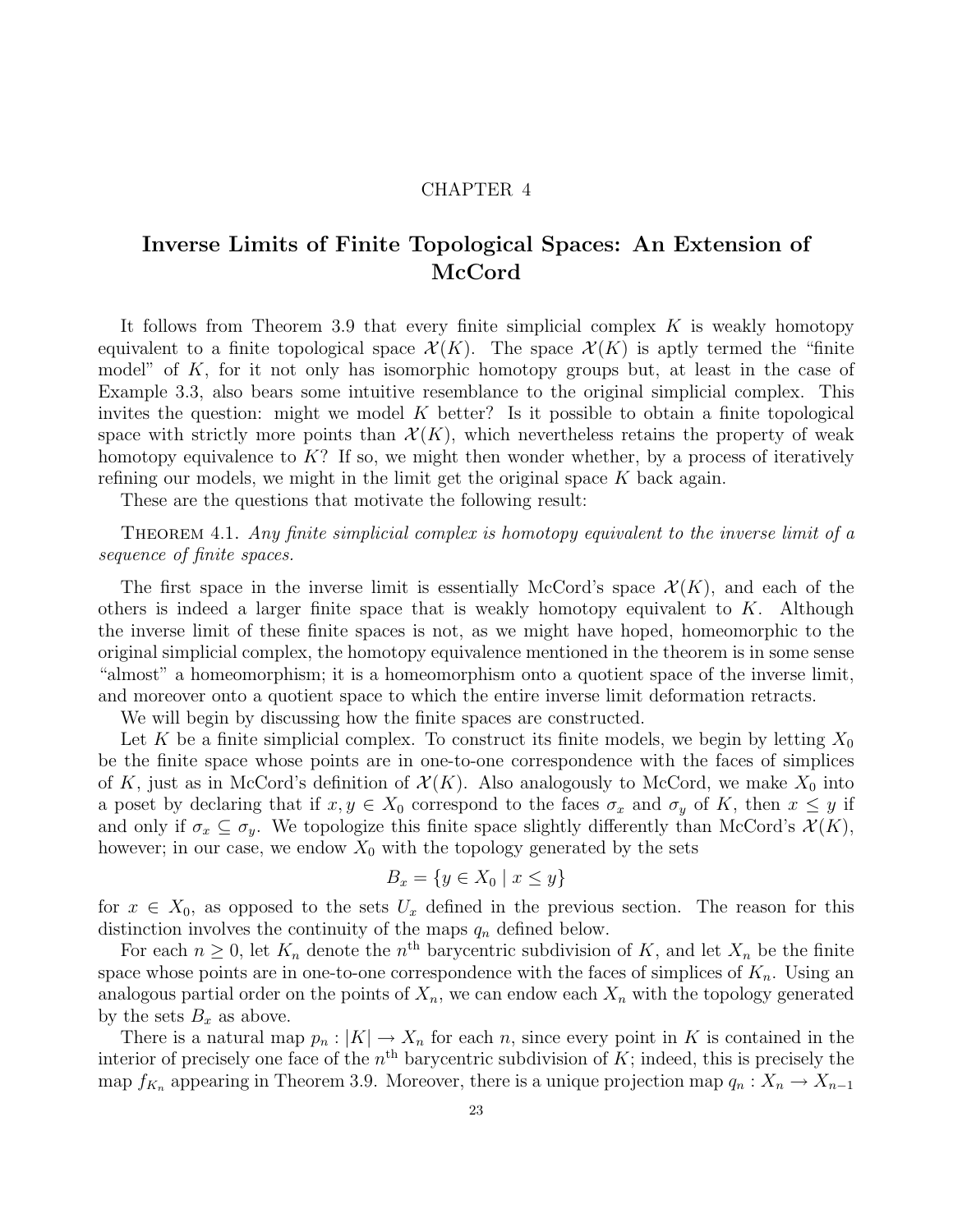making the following diagram commute:



In light of the correspondence between points in  $X_n$  and faces of simplices in  $K_n$ , we will typically denote the simplex corresponding to  $x \in X_n$  by  $\sigma_x^n$ . It is straightforward to check that for each  $n \geq 0$  and each  $x \in X_n$ , one has

$$
p_n^{-1}(B_x) = \mathrm{st}_n(\sigma_x^n),
$$

where  $\operatorname{st}_n(\sigma_x^n)$  is the open star of  $\sigma_x^n$  in  $K_n$ . This implies in particular that the maps  $p_n$  are all continuous, even in our modified topology on  $X_n$ . They are also open maps; for if  $U \subset |K|$  is open and  $x \in p_n(U)$ , then there exists  $z \in U$  such that  $x = p_n(z)$ , or in other words,  $z \in \text{int}(\sigma_x^n)$ . So to say that  $x \in p_n(U)$  is to say that  $\text{int}(\sigma_x^n) \cap U \neq \emptyset$ , and it is easy to see that this implies that for any simplex  $\sigma_y^n$  of  $K_n$  such that  $\sigma_x^n \subset \sigma_y^n$ , we also have  $\text{int}(\sigma_y^n) \cap U \neq \emptyset$ . That is, if  $x \leq y$ then  $y \in p_n(U)$ , so  $B_x \subset p_n(U)$ . This says that for each  $x \in p_n(U)$  one has  $x \in B_x \subset p_n(U)$ , and hence  $p_n(U)$  is open.

By the commutativity of the above diagram, this implies that each  $q_n$  is continuous. Hence, we now have an inverse system:

$$
X_0 \stackrel{q_1}{\leftarrow} X_1 \stackrel{q_2}{\leftarrow} X_2 \stackrel{q_3}{\leftarrow} X_3 \stackrel{q_4}{\leftarrow} \cdots
$$

and we can define X to be its inverse limit. The main work of the proof of Theorem 4.1 will be in showing that  $|K|$  is homeomorphic to a quotient space of X.

Before doing so, however, it should be noted that the maps  $p_n : |K| \to X_n$  are all still weak homotopy equivalences. To prove this, recall that for any basis element  $B_x \subset X_n$ , the set  $p_n^{-1}(B_x) = \text{st}_n(\sigma_x^n)$  is contractible. And, using the fact that  $B_x$  is the smallest open set containing x, it is readily verified that each  $B_x$  is also contractible. Hence the restriction  $p_n|p_n^{-1}(B_x): p_n^{-1}(B_x) \to B_x$  is a weak homotopy equivalence for each basis element  $B_x$ , and by Theorem 3.5 this is sufficient to conclude that  $p_n$  is a weak homotopy equivalence.

LEMMA 4.2. If K is a finite simplicial complex and the finite spaces  $X_n$  are defined as above, then |K| is homeomorphic to a quotient space of  $\lim_{n \to \infty} X_n$ .

PROOF. Given  $x = (x_0, x_1, x_2, ...) \in \tilde{X}$ , we can associate to x a sequence of points in |K| by choosing an arbitrary element  $a_n \in p_n^{-1}(x_n)$  for each  $n \geq 0$ . Because these points lie in nested simplices of increasingly fine barycentric subdivisions of  $K$ , and since the maximum diameter of a geometric simplex of  $|K_n|$  approaches zero as n approaches infinity, any sequence obtained in this way is Cauchy and therefore convergent.

Now, we could have chosen a different sequence  $\{a_n\}$  corresponding to the same element  $x \in X$ . However, we claim that if  $\{a_n\}$  and  $\{b_n\}$  are any two sequences obtained in this way, then  $\lim_{n\to\infty} a_n = \lim_{n\to\infty} b_n$ . To see this, let  $a = \lim_{n\to\infty} a_n$  and let  $\varepsilon > 0$ . By the convergence of  $\{a_n\}$ , there exists a natural number N such that  $|a - a_n| < \frac{\varepsilon}{2}$  $\frac{\varepsilon}{2}$  for all  $n > N$ . And because the diameters of the simplices  $p_n^{-1}(x_n)$  approach zero as n approaches infinity, there also exists a natural number M such that  $|a_n - b_n| < \frac{\varepsilon}{2}$  $\frac{\varepsilon}{2}$  for all  $n > M$ . So for  $n > \max\{N, M\}$ , we have that  $|a - b_n| < \varepsilon$ , and hence  $\{b_n\}$  converges to a, also.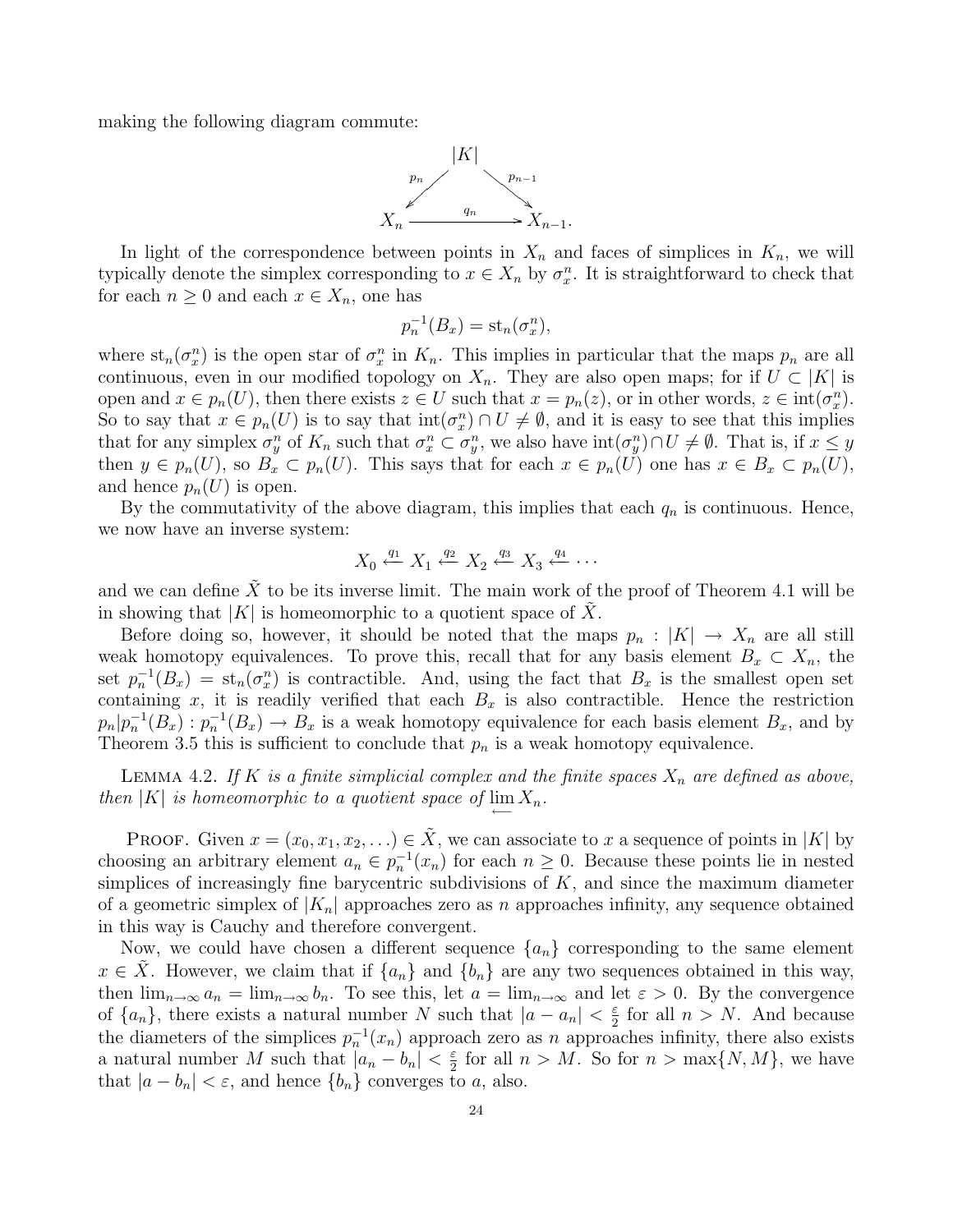We have thus established that there is a well-defined map

$$
G: \tilde{X} \to |K|
$$

given by sending  $(x_0, x_1, x_2, \ldots)$  to the limit of any sequence  $\{a_n\} \subset |K|$  where  $p_n(a_n) = x_n$  for all n. To prove that G is continuous, let  $U \subset |K|$  be any open set, and let  $\overline{x} = (x_0, x_1, x_2, ...) \in$  $G^{-1}(U)$ . First, observe that

$$
G^{-1}(U) \subset \prod_{n=0}^{\infty} p_n(U),
$$

that is,  $x_n \in p_n(U)$  for all n. For if there exists some n such that  $x_n \notin p_n(U)$  and  $\{a_n\}$  is as above, then the commutativity of the diagram on the previous page implies that  $p_n(a_{n+1}) \notin p_n(U)$  and hence  $a_{n+1} \notin U$ . Similarly, we obtain that  $a_i \notin U$  for all  $i > n$ , contradicting the assumption that the the sequence  $\{a_n\}$  converges to  $G(\overline{x}) \in U$ . So, the above containment holds, and therefore we may as well assume that  $a_n \in U$  for all n. Since U is open and  $\{a_n\}$  converges to a point in U, there is an open set V such that each  $a_n \in V$  and such that  $\overline{V} \subset U$ . Now, the set

$$
\prod_{n=0}^{\infty} p_n(V)
$$

is open since the  $p_n$  are open maps. Moreover, if  $\overline{y} = (y_0, y_1, y_2, ...) \in \prod p_n(V)$ , then  $y_n \in p_n(V)$ for all n, so we can choose a sequence  $\{b_n\} \subset V$  such that  $p_n(b_n) = y_n$  for all n. Denote the limit of  $\{b_n\}$  by b, so that  $b = G(\overline{y})$ . Then, since  $\{b_n\} \subset V$ , we have  $b \in \overline{V} \subset U$ , so  $\overline{y} \in G^{-1}(U)$ . Thus,

$$
\overline{x} \in \prod_{n=0}^{\infty} p_n(V) \subset G^{-1}(U),
$$

and hence  $G^{-1}(U)$  is open.

Define an equivalence relation on  $\tilde{X}$  by  $x \sim y$  if and only if  $G(x) = G(y)$ , and denote by Y the corresponding quotient space of  $\tilde{X}$ . (In fact, one can check that this equivalence relation is simply the  $T_1$  relation, wherein  $x \sim y$  if and only if either every open set containing x also contains y or vise versa, since any open set in  $\tilde{X}$  containing  $(p_0(z), p_1(z), p_2(z), ...)$  necessarily contains every x such that  $G(x) = z$ . Thus, we might say that Y is the "T<sub>1</sub>-ification" of  $\tilde{X}$ .)

We get an induced map  $G: Y \to |K|$ , which is by construction both well-defined and injective. Since  $\tilde{G}([p_0(x), p_1(x), p_2(x), ...)$ ]) = x for any  $x \in |K|$ , it is also clearly surjective. Hence  $\tilde{G}$  is a bijection. It is continuous by the universal property of quotient spaces, since if  $\pi$  :  $\tilde{X} \rightarrow Y$ is the quotient map then  $G = \tilde{G} \circ \pi$  is continuous. And its inverse is the map  $\tilde{G}^{-1}: |K| \to Y$ defined by

$$
x \mapsto [(p_0(x), p_1(x), p_2(x) \ldots)],
$$

which is the composition of the quotient map  $\pi$  with the map  $x \mapsto (p_0(x), p_1(x), p_2(x), \ldots)$ , and hence is continuous. Thus,  $\tilde{G}$  is a homeomorphism.

All that remains, now, is to show that in fact Y is homotopy equivalent to  $|K|$ . This will be achieved by way of the following lemma:

LEMMA 4.3. The quotient space Y is homeomorphic to a deformation retract of X.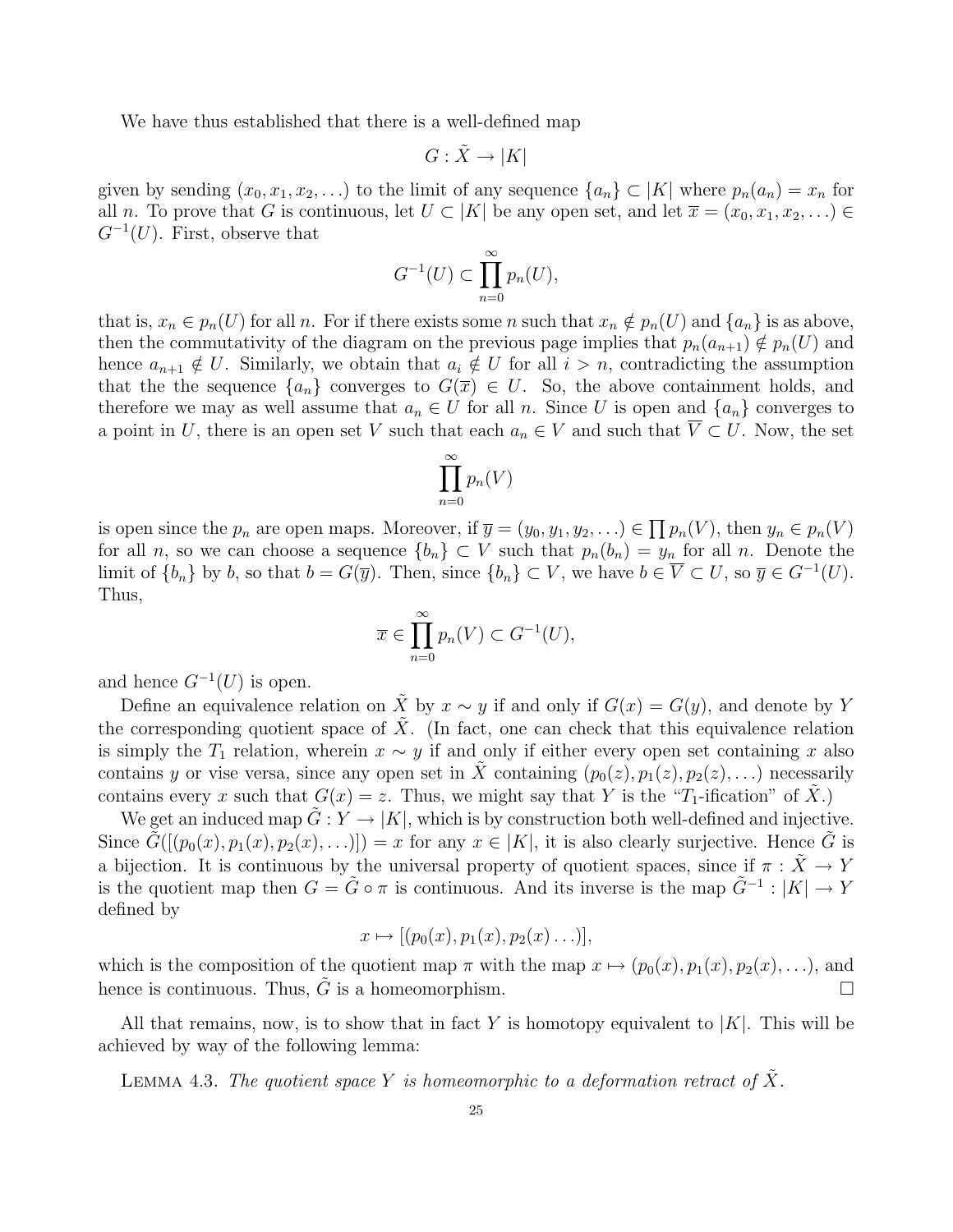**PROOF.** Let  $\tilde{x} \in \tilde{X}$ , and suppose that  $G(\tilde{x}) = y$ . We claim that every neighborhood of the point  $(p_0(y), p_1(y), p_2(y), ...) \in \tilde{X}$  contains  $\tilde{x}$ . To see this, let  $\tilde{x} = (x_0, x_1, x_2, \ldots)$ , and let  ${a_n}$  be a sequence of points converging to y such that  $p_n(a_n) = x_n$  for all n. Then, for each  $n \geq 0$ , y lies in the interior of precisely one simplex  $\sigma_n$  of  $K_n$ , and moreover, it clearly must be the case that  $a_n \in st_n(\sigma_n)$ . This implies that for each  $n, x_n \in p_n(st_n(\sigma_n)) = B_{p_n(y)} \subset X_n$ . But since  $B_{p_n(y)}$  is the smallest open subset of  $X_n$  containing  $p_n(y)$ , this implies that any open subset of  $X_n$  containing  $p_n(y)$  also contains  $x_n$ . Hence, any open subset of  $\tilde{X}$  containing  $(p_0(y), p_1(y), p_2(y), \ldots)$  also contains  $\tilde{x}$ , as claimed.

Let E be any equivalence class under  $\sim$ , wherein every element defines a sequence converging to  $x \in |K|$ . Define a homotopy  $h_E : E \times [0,1] \to h_E$  by

$$
h_E(y, t) = \begin{cases} y & \text{if } t \in [0, 1) \\ (p_0(x), p_1(x), \ldots) & \text{if } t = 1. \end{cases}
$$

To see that this is continuous, let  $U \subset Y$  be open. If the point  $(p_0(x), p_1(x), ...)$  lies in U, then every element of the equivalence class also lies in U, so that  $h_E^{-1}$  $E^{-1}(U) = Y \times [0,1].$  If  $(p_0(x), p_1(x), ...) \notin U$ , then  $h_E^{-1}$  $E^{-1}(U) = U \times [0, 1)$ , which is open. Hence,  $h_E$  is continuous, and so we have a homotopy from the identity map on  $Y$  to a constant map. In particular, we have shown that every equivalence class is contractible.

Combining all of these homotopies on the various equivalence classes, we obtain a map  $F$ :  $\overline{X} \times [0, 1] \to \overline{X}$ , which we claim is also continuous. To verify this, let  $U \subset \overline{X}$  be open, and define a subset  $U^{BC} \subset U$  as follows:

$$
U^{BC} = \{x \in U \mid (p_0(G(x)), p_1(G(x)), \ldots) \notin U\}.
$$

These are the "boundary-convergent" points in  $U$ , those that we view as sequences of points in the open set U converging to a point that is not in U. The set  $U^{BC}$  is closed in U, since we can define a continuous map  $p : \tilde{X} \to \tilde{X}$  by  $p(x) = (p_0(G(x)), p_1(G(x)), \dots)$ , and

$$
U \setminus U^{BC} = \{ x \in U \mid p(x) \in U \} = U \cap p^{-1}(U),
$$

which is an intersection of two open sets by the continuity of  $p$  and hence is open. Moreover:

$$
F^{-1}(U) = (U \times [0,1]) \setminus (U^{BC} \times \{1\}),
$$

so  $F^{-1}(U)$  is open. Therefore, F is continuous, as claimed.

We have thus defined a deformation retraction of  $\tilde{X}$  onto a subspace Z that contains exactly one element from each equivalence class. It is clear that if  $i : Z \hookrightarrow X$  is the inclusion map and  $\pi : \tilde{X} \to Y$  is the quotient map as above, then the map

$$
f = \pi \circ i : Z \to Y,
$$

is a bijection. Indeed, this map is a homeomorphism; for if  $U \subset Z$  is open, then  $U = V \cap Z$  for some open subset  $V \subset X$ , and  $\pi(V) = f(U)$ . And by the definition of Z, the set V is forced to contain every point in each equivalence class it intersects, so  $\pi^{-1}(\pi(V)) = V$ . In particular,  $\pi(V)$  is open, so f is an open map. Conversely, if  $U \subset Y$  is open, then  $\pi^{-1}(V) \subset \tilde{X}$  is open, so  $\pi^{-1}(V) \cap Z = f^{-1}(Z)$  is open in Z. Hence f is continuous.

Therefore, by the composition of the homotopy equivalence  $\tilde{X} \to Z$  and the homeomorphism  $f: Z \to Y$ , we obtain the claim.

The proof of Theorem 4.1 is now immediate: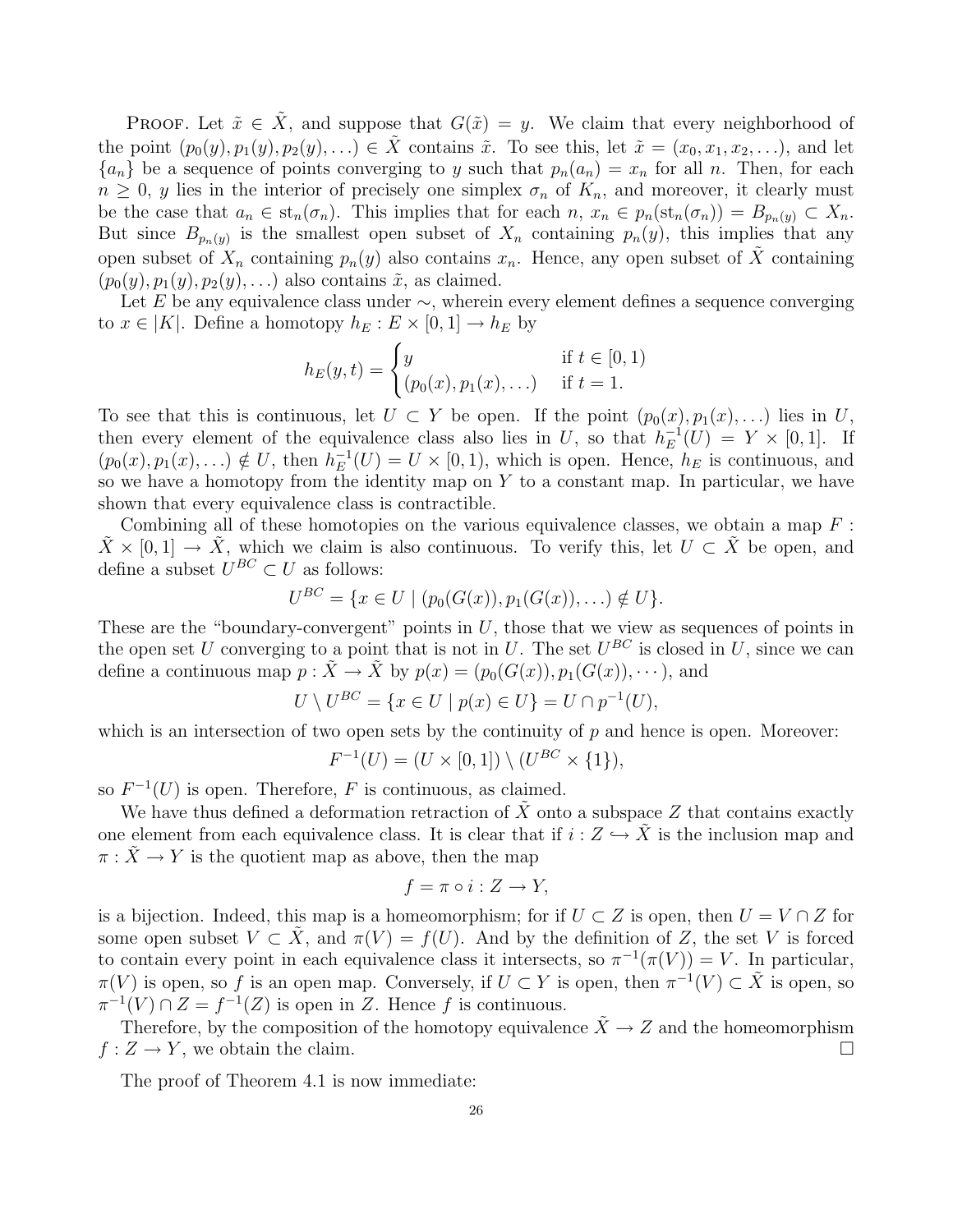PROOF OF THEOREM 4.1. Composing the homeomorphism from Lemma 4.2 and the homotopy equivalence from Lemma 4.3, we obtain the desired result.  $\Box$ 

It is worth noting that, as observed by Barmak and Minian in [2], McCord's results apply more generally to regular CW complexes. Recall that a CW complex is regular if its attaching maps are all embeddings; it can be shown that this implies that the closure of each cell is a subcomplex. If K is a regular CW complex, one can define an associated simplicial complex  $K'$ whose vertices are the cells of K and whose *n*-simplices are the sets  $\{e_1, e_2, \dots, e_n\}$  of simplices where  $e_i$  is a face of  $e_{i+1}$  for each i. Moreover,  $|K'|$  is homeomorphic to K. Therefore, the composition of this homeomorphism with the map  $f_{K'} : |K'| \to \mathcal{X}(K')$  is a weak homotopy equivalence from  $K$  to a finite space.

For the same reasons, then, if  $K$  is a regular CW complex, we can apply the results of Theorem 4.1 to the simplicial complex  $K'$  to show that K is homotopy equivalent to an inverse limit of finite topological spaces.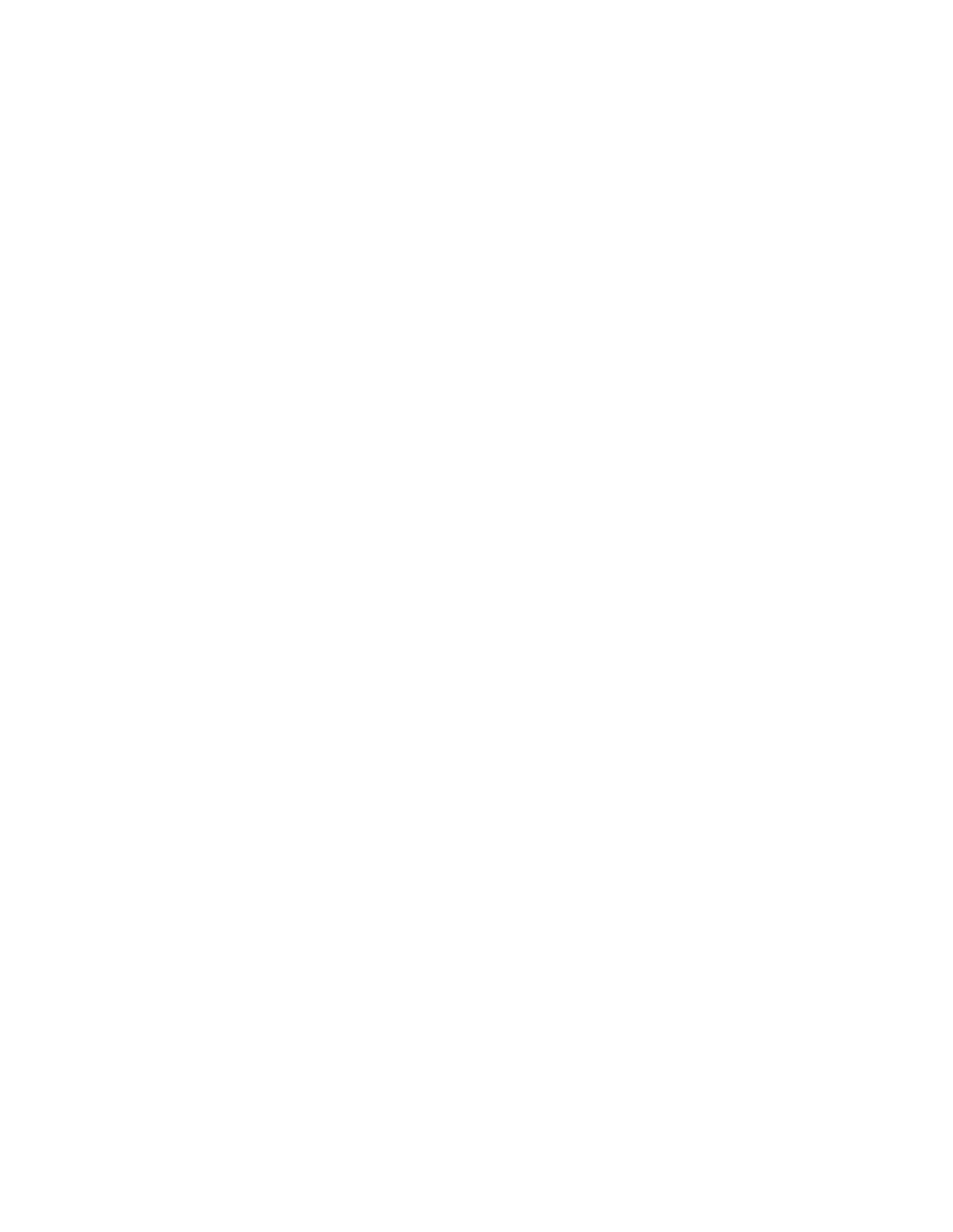## Conclusion: Symmetric Products of Finite Topological Spaces

A possible extension of this work could come from studying the symmetric products of finite topological spaces. In particular, if K is a simplicial complex, one can consider, on one hand, the spaces  $SP_n(\mathcal{X}(K))$ ; on the other hand, each  $SP_n(K)$  is naturally a  $\Delta$ -complex (see [6]), and hence one can subdivide it to give it the structure of a simplicial complex and then consider  $\mathcal{X}(SP_n(K))$ . It seems plausible that  $SP_n(\mathcal{X}(K))$  and  $\mathcal{X}(SP_n(K))$  are closely related, perhaps weakly homotopy equivalent, so this topic may merit further investigation.

Moreover, the infinite symmetric product of a space is a monoid under the operation given by concatenating tuples, and under good conditions this operation is continuous as a map  $\mu: SP(X) \times SP(X) \rightarrow SP(X)$ . If  $\mu$  is indeed continuous, then the set of based homotopy classes of maps into  $SP(X)$  from some other basepointed topological space Y, denoted  $\langle Y, SP(X) \rangle$ , inherits the structure of a monoid, where we multiply maps pointwise. More generally, even if  $\mu$ is not necessarily continuous, the set  $\langle Y, SP(X) \rangle$  still forms a monoid as long as Y is compact. For if Y is compact and  $f, g: Y \to SP(X)$  are basepoint-preserving maps, then  $f(Y)$  and  $g(Y)$ are compact subsets of  $SP(X)$  and hence they lie in finite symmetric products  $SP_n(X)$  and  $SP_m(X)$ , respectively. In particular,  $(f \cdot g)(Y) \subset SP_{n+m}(X)$ , so if  $U \subset SP(X)$  is any open set, then

$$
(f \cdot g)^{-1}(U) = (f \cdot g)^{-1}(U \cap SP_{n+m}(X)) = f^{-1}(U \cap SP_n(X)) \cap g^{-1}(U \cap SP_m(X)),
$$

which is the intersection of two open sets (and hence open) since both  $f$  and  $q$  are continuous. So  $f \cdot q$  is continuous, and we can conclude that  $\langle Y, SP(X) \rangle$  is a monoid.

Given these monoids, one could take their group completions  $\langle Y, SP(X) \rangle^*$ . It might be interesting to check whether a cohomology theory arises in this way. For example, one could define

$$
h^{n}(Y) = \langle Y, SP(X(S^{n})) \rangle^{*}.
$$

It is not clear whether this satisfies the necessary axioms required to define a cohomology theory, or indeed, even whether  $\langle Y, SP(X(S<sup>n</sup>)) \rangle$  is a monoid at all (unless, as noted above, we restrict ourselves to compact spaces Y. However, it would be interesting to explore whether this is the case, and if so, whether the resulting cohomology theory distinguishes between topological spaces (perhaps finite spaces) that singular cohomology does not.